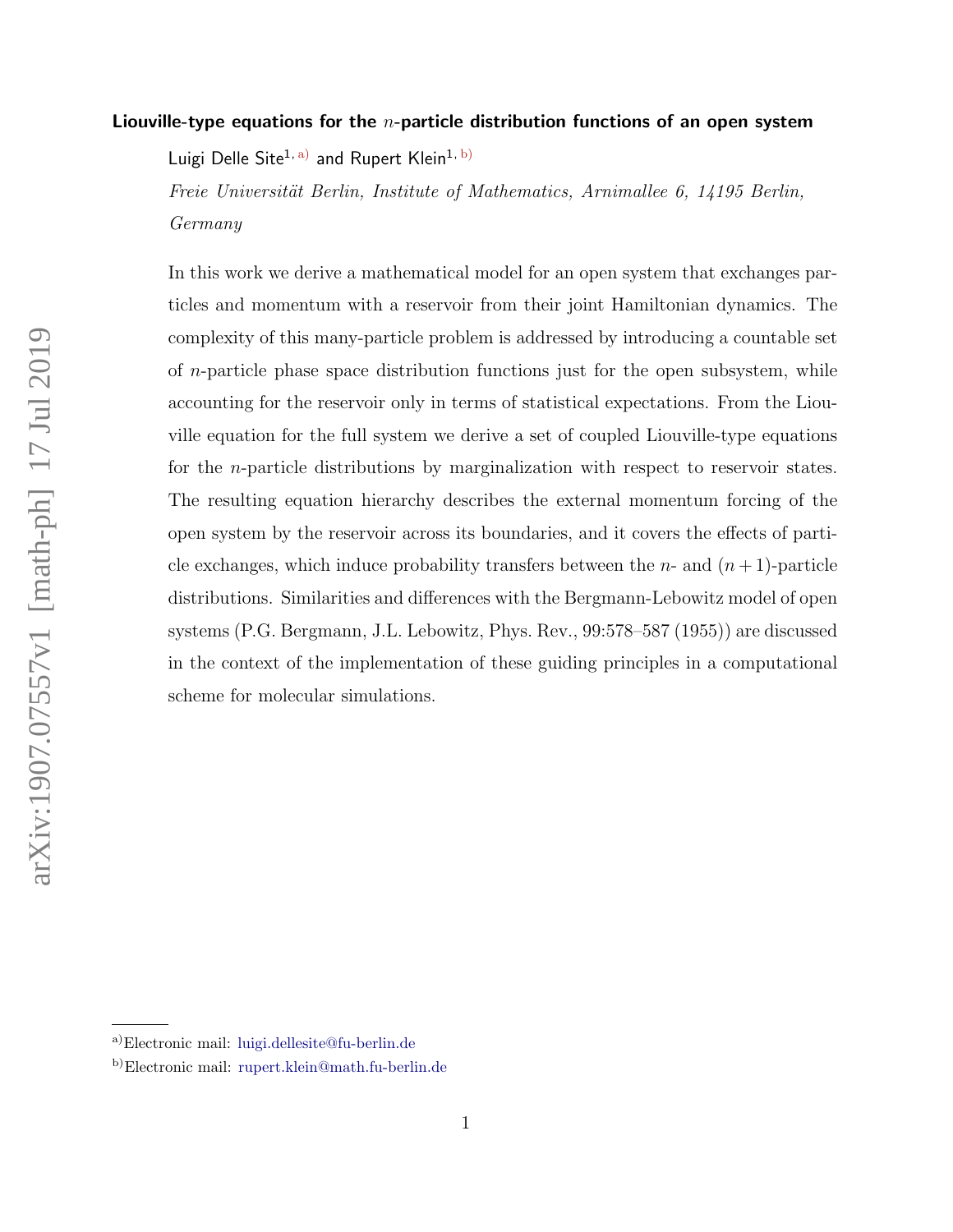## I. INTRODUCTION

Open systems of microscopic particles that exchange energy and matter with a large environment are ubiquitous in the physical world. Strictly speaking, closed systems that exchange neither particles nor momentum or energy with their environment don't even exist. Examples of open systems span from naturally-occurring systems to artificially engineered systems of modern and future technology<sup> $1-6$  $1-6$ </sup>. The description of the complexity of such systems often requires computer simulations for the prediction of their physical properties. Yet, the computational study of open systems comes with a higher degree of complexity than that of closed ones: Energy/momentum and particle exchanges with the environment render obsolete the established computational protocols, in particular those of Molecular Dynamics (MD), which rely on just these conservation laws by design<sup>[7,](#page-18-2)[8](#page-19-0)</sup>.

Meanwhile, the latest generation of MD algorithms based on the concept of adaptive molecular resolution provide a generic root model for computational approaches to open systems $9-16$  $9-16$ : Different regions of space are treated at different molecular resolution while allowing molecules/particles to freely move in space and change resolution accordingly. As a consequence, one has a prototype scheme for simulating a high resolution region coupled to a simplified environment (reservoir) with the exchange of energy and matter.

Applications of such schemes to real world systems led to accurate numerical results for a large class of physio- and bio-chemical systems<sup>[17](#page-19-3)[–27](#page-20-0)</sup>. In this perspective a mathematical formalization of the model is highly desirable as it helps to avoid situations in which largely empirical definitions of calculated quantities lead to artificial results or to their misleading interpretation. For example, a key question posed in recent years regards the proper definition of time correlation functions in the high resolution region for those degrees of freedom that are not present in the simplified reservoir  $28-32$  $28-32$ . The definition of a proper time evolution equation for the phase space probability densities, i.e., the analogue of a Liouvillian, is mandatory in this case. In other words, a mathematical model that formalizes the algorithms and makes their implied probability density evolution explicit became necessary.

In this perspective, the Adaptive Resolution Simulation scheme  $(AdResS)^{33}$  $(AdResS)^{33}$  $(AdResS)^{33}$  has been mapped onto a formal model of open systems known as the Bergmann-Lebowitz model<sup>[34,](#page-21-1)[35](#page-21-2)</sup>.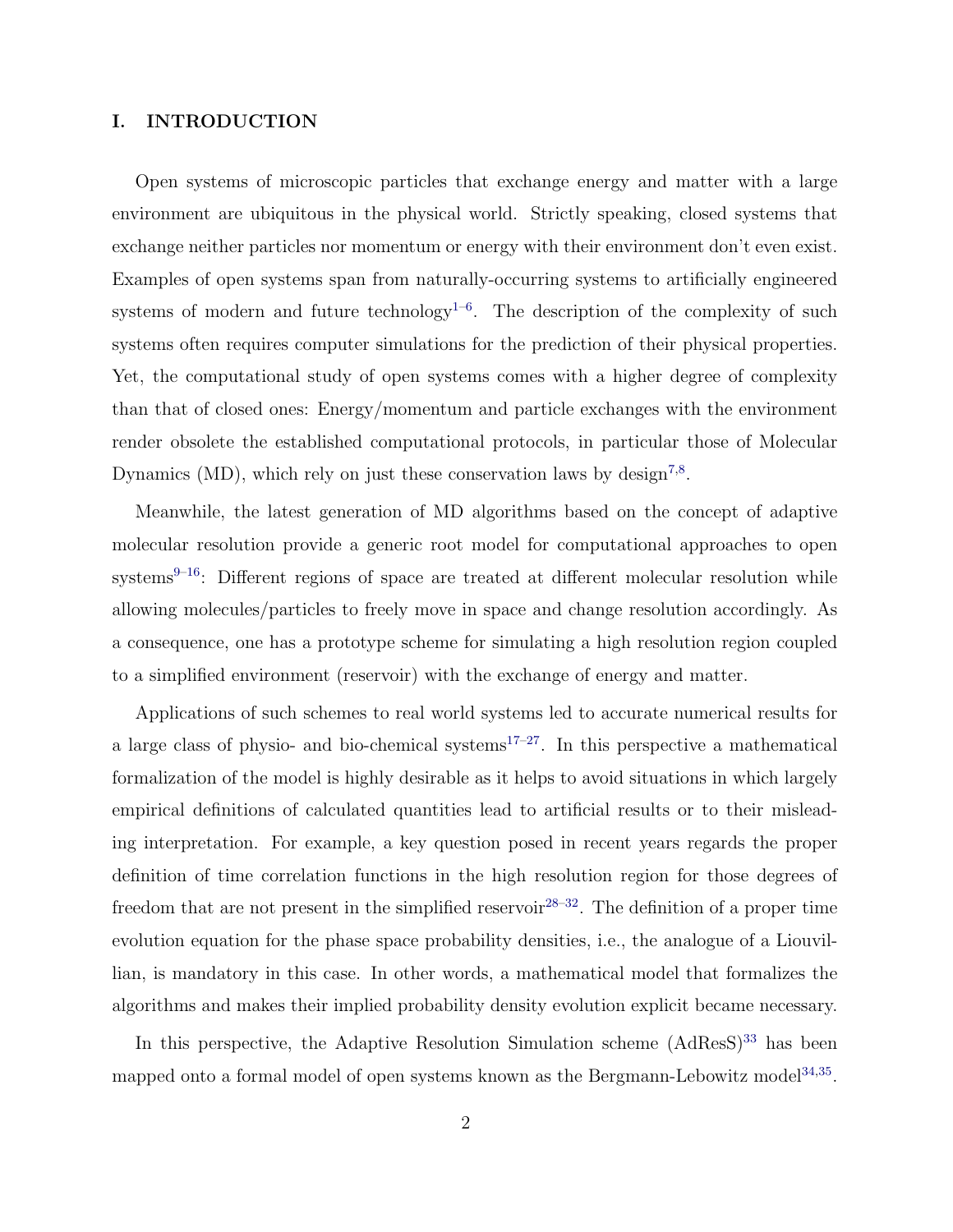This model, whose details are reported later on in this paper, defines the a Liouville-type equation for the probability distribution of the open system via a stochastic coupling with the reservoir based on the idea of impulsive system-reservoir interactions. The mapping between AdResS and the Bergmann-Lebowitz model is unfortunately only qualitative<sup>[28](#page-20-1)</sup>, but it provides an attractive reference for the structure of the algorithm and led to favorable comparisons of time correlations between AdResS and fully atomistic simulations<sup>[16](#page-19-2)</sup>. The key characteristic of AdResS and of similar schemes is is an exchange of particles and momentum/energy with some reservoir according to classical Newtonian dynamics. In contrast, the Bergmann-Lebowitz model features a stochastic coupling to describe this exchange. The aim of the present work is to derive a mathematical model that is similar in spirit to the Bergmann-Lebowitz model for open systems but based on the first principles of Newtonian mechanics, and that therefore accounts for interactions with the reservoir as they occur in the computational model.

We propose to describe the evolution of the probability distribution of the open system by introducing a countable set of *n*-particle phase space distribution functions. We then derive a n-hierarchy of Liouville-type equations directly from the full Liouville equation for the joint open-system/reservoir complex. The exchange of particles and momentum/energy with the reservoir naturally arises in the form of external forcing across the boundaries of the open system. The key theoretical step is the realization that in absence of detailed information regarding the time evolution of the reservoir state, probability distributions for the state of the open system can only be understood in a statistical sense relative to the reservoir. Adopting the simplest possible approach, the derivation in this paper considers the expectations of the n-particle open system distributions with respect to the statistics of the reservoir.

The key point in connecting this model with the AdResS computational approach is the introduction of a boundary/surface layer around the open system whose particles may enter the system or exit fully into the reservoir, and which are close enough to the open system boundary that their pair potential momentum exchange with particles inside the system is non-negligible during a time step. This boundary layer, which is the central signature of the AdResS scheme, is responsible for modelling the statistics of the outside reservoir which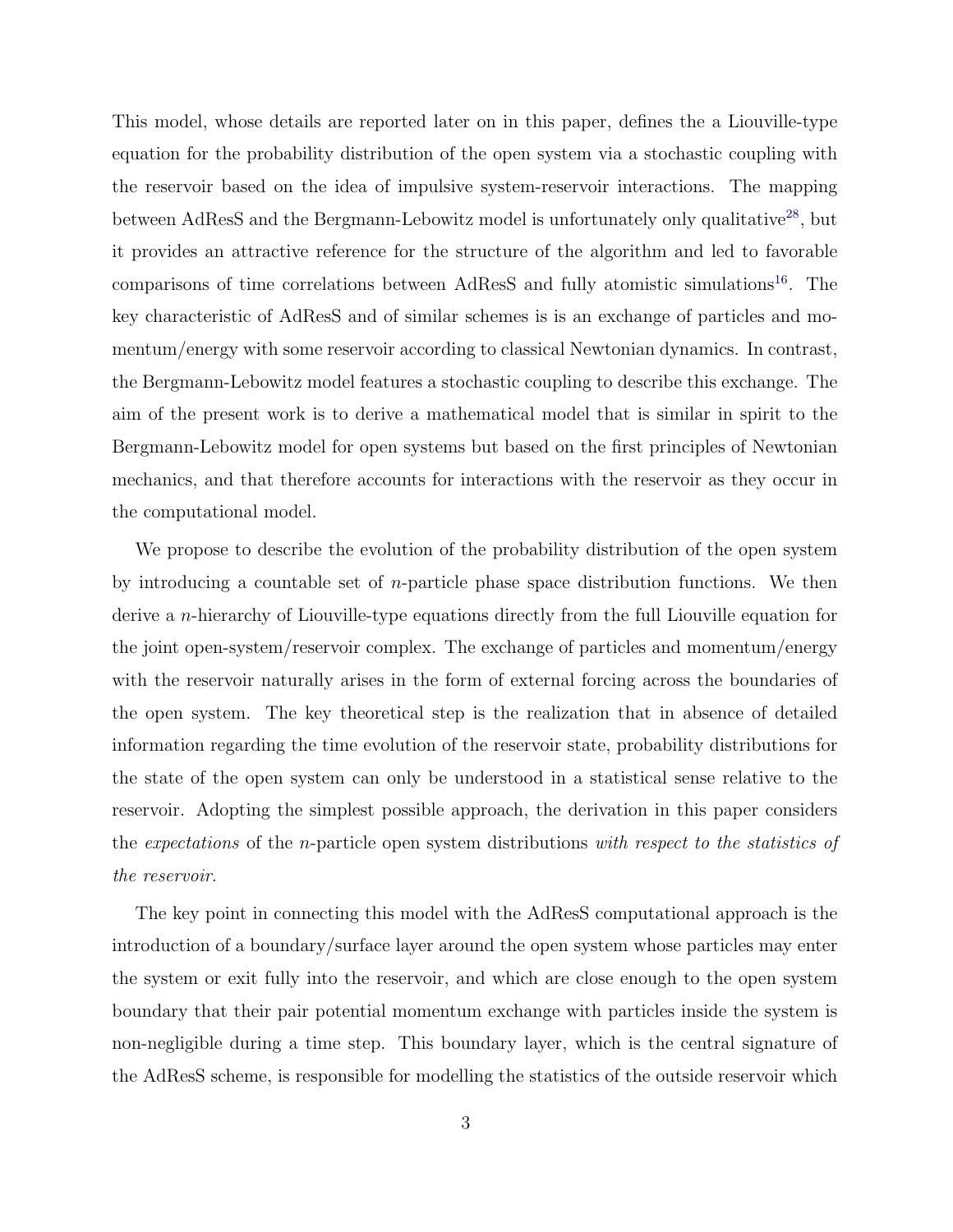enters the theory only its through single- and two-particle distributions.

We follow a procedure similar to the so-called Bogoliubov-Born-Green-Kirkwood-Yvon hierarchy scheme (BBGKY model)<sup>[36](#page-21-3)</sup>, where the Liouville equation in a system of N particles is written for a subset s of particles whose probability distribution function is the  $N - s$ marginalized probability distribution function of the total system. However, our equations are substantially different in form and meaning from those of the BBGKY model, due to the partitioning of position space in our model into the domain of the open system and its complement.

The paper is organized as follows, first we define the terms of the problem, that is we discuss the Liouville equation for a hierarchy of N-particle distribution functions specifically aimed at the description of an open system. Next we show how this hierarchy is constructed and present the explicit expression of the resulting Liouville-type equations. A verification for its physical consistency is provided by discussing the situation of equilibrium and the resulting Grand Canonical distribution. To stress the difference between the proposed approach and fully stochastic system-reservoir coupling models, we discuss similarities and differences with the Bergmann-Lebowitz model<sup>[34](#page-21-1)[,35](#page-21-2)</sup>. Finally, the model is put in relation with computational approaches aiming at simulating open systems, in particular we will discuss the correspondence between our model and the principles of the AdResS algorithm.

# <span id="page-3-1"></span>II. LIOUVILLE-TYPE EQUATIONS FOR THE N-PARTICLE DISTRIBUTION FUNCTIONS OF AN OPEN SYSTEM

In general, a Liouville equation is the mathematical formalization of the concept that the statistical weight of an individual member of an ensemble of realizations of a dynamical systems does not change in time. For a closed system, this is equivalent to stating that the probability density of initial states of the system is advected along trajectories of the dynamics, and, for an N-particle system, it is expressed by the phase space density transport equation:

<span id="page-3-0"></span>
$$
\frac{\partial f(\mathbf{p}, \mathbf{q})}{\partial t} + \sum_{i=1}^{N} \left( v_i \cdot \nabla_{q_i} + F_i \cdot \nabla_{p_i} \right) f(\mathbf{p}, \mathbf{q}) = 0.
$$
\n(1)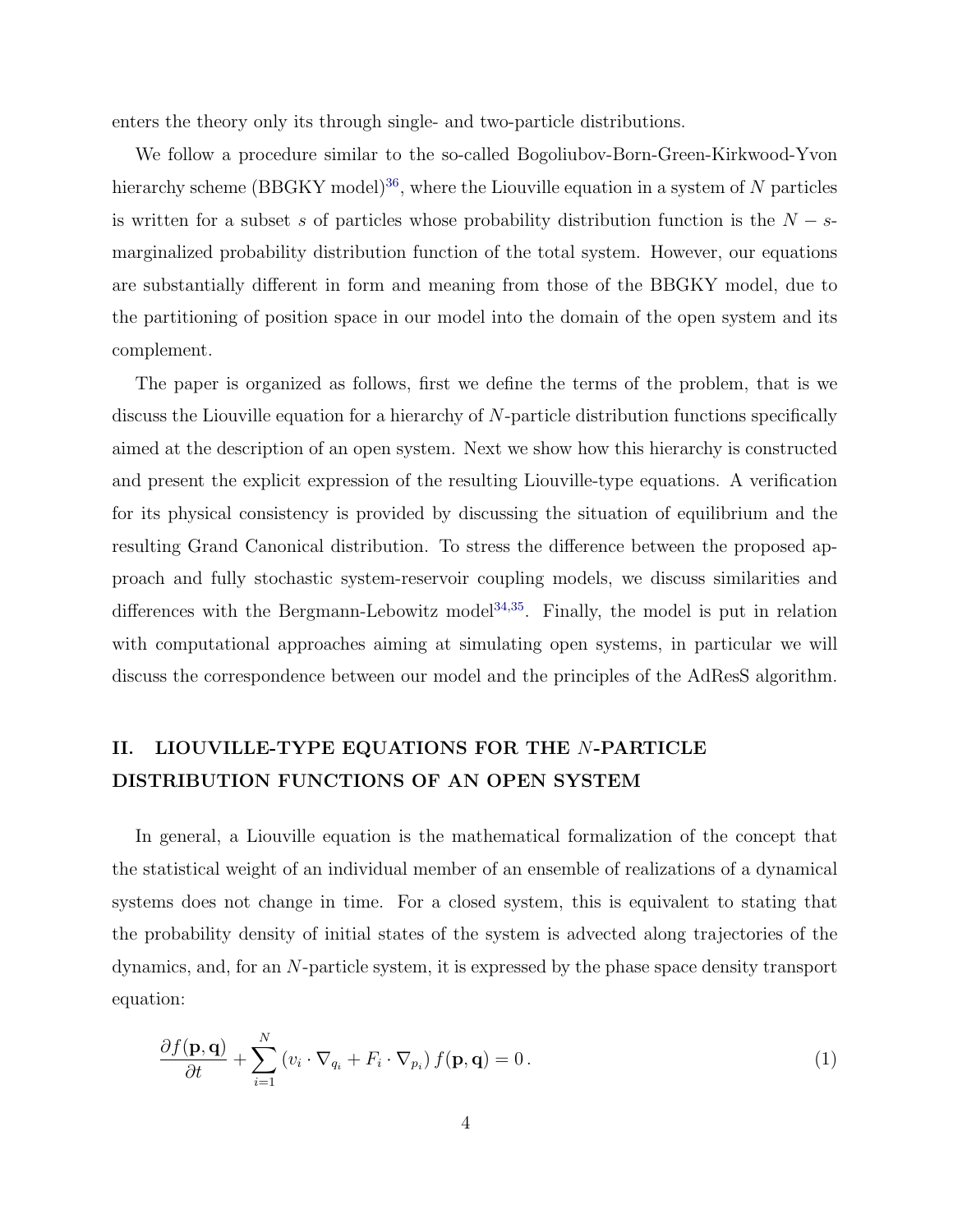with  $f(\mathbf{p}, \mathbf{q})$  the distribution function in the 6N-dimensional  $(\mathbf{p}, \mathbf{q})$  phase space system,  $v_i$ the velocity and  $F_i$  the force acting upon the *i*-th particle, and analogously  $(\vec{q}_i, \vec{p}_i)$  the 6dimensional position and momentum phase space point of the of the  $i$ -th particle. In this work we shall go beyond the standard application of Eq. [1](#page-3-0) and explore its consequences for the statistics of a finite size open subsystem which, in the course of time, may host in principle any number of particles from  $0$  to  $N$  as part of the dynamics. We will therefore have to address the time evolution of an entire hierarchy of *n*-particle distributions  $f_n(t, X_n)$  $(n = 0, ..., N).$ 

Notice that this hierarchy will differ from the well-known BBGKY hierarchy for  $n$ -particle marginal distributions of the original system in that we restrict to  $n$  particle distributions conditioned on their and only their residence in the open system subdomain  $\Omega$ .

#### A. General set-up for a hierarchy of phase space density functions

As underlined before, the interest of this work is in the mathematical modelling of an open system of particles subject to Hamiltonian dynamics internally and subject to external forcing from its boundaries. The Hamiltonian for a situation that has  $n$  particles in the system's spatial domain  $\Omega$  reads:

$$
H_n = \sum_{i=1}^n \frac{\vec{p}_i^2}{2M} + \sum_{i=1}^n \sum_{j \neq i}^n \frac{1}{2} V(\vec{q}_j - \vec{q}_i) \qquad (\vec{q}_i, \vec{q}_j \in \Omega)
$$
 (2)

where  $V(\vec{q})$  is a two-particle potential,  $X_i \equiv (\vec{q}_i, \vec{p}_i) \in S = \Omega \times \mathbb{R}^3$  are the *i*th particle's physical and momentum space coordinates, respectively, and M is the mass of an individual particle.

By saying that the system is "open" we mean that it can exchange particles with a, typically large, surrounding reservoir. Furthermore, we aim to account for the possibility that particles which reside inside the system's boundary can interact with reservoir particles outside via inter-particle forces. These interactions are responsible for an exchange of kinetic energy/momentum between the system and its surroundings.

By definition of an open system, details of the "state of the world" at any time are known only for the particles inside the system. Properties of the "rest of the world" have to be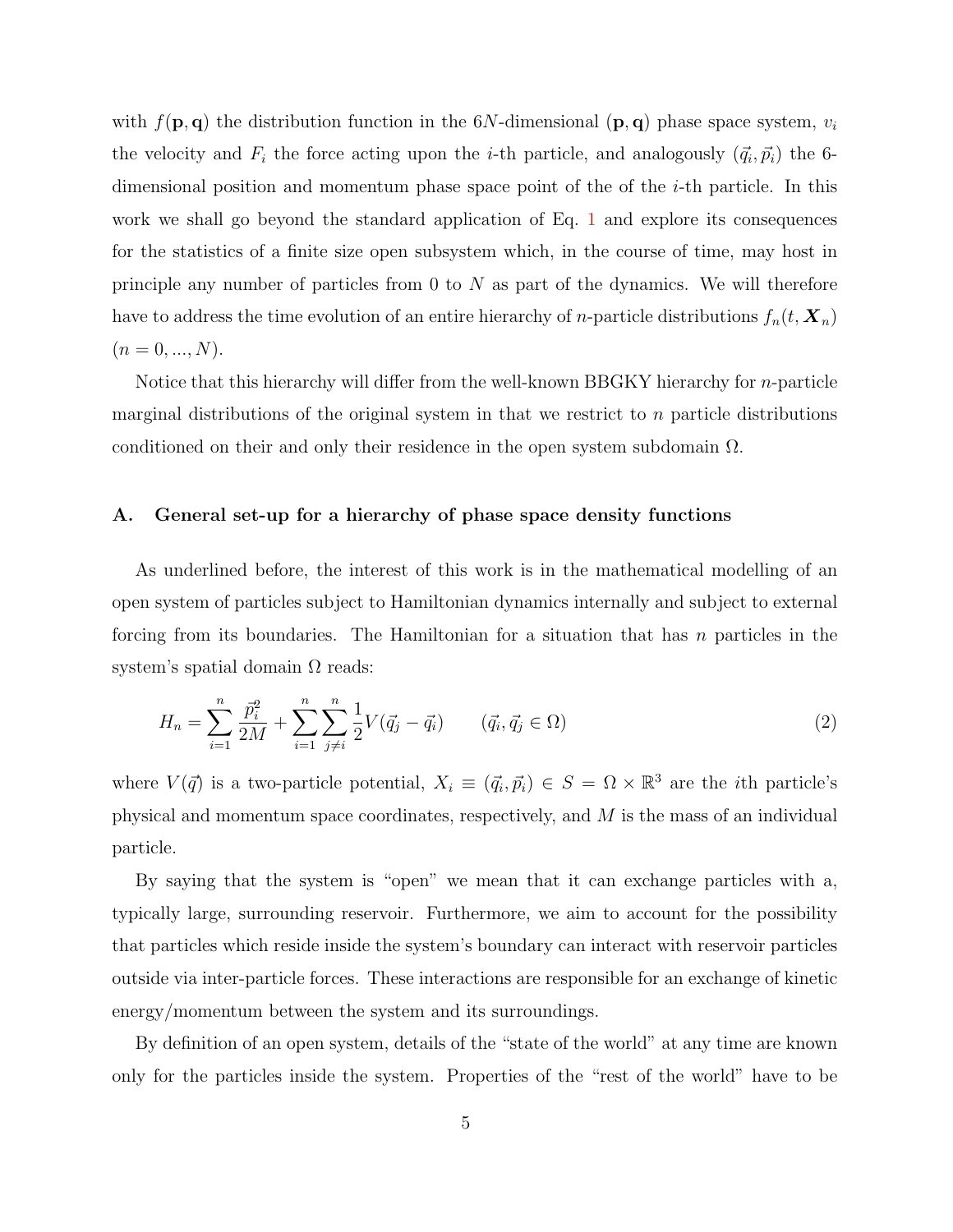assumed or prescribed by the modeller, and they depend on which kind of embedding she or he is thinking of. In the present work we assume that the outside world is described by suitable statistical information. That being the case, the open system description to be developed can only be statistical with respect to the outside world, the simplest case being a description in terms of expectations.

In this sense, the present suggestion of a "Liouville-type" system of equations for open systems differs substantially from the classical Liouville equation for a closed particle system with deterministic dynamics: the evolution of phase space densities is, in this latter case, fully deterministic, while here we have in principle even a statistical ensemble of hierarchies of open system phase space densities. Restricting to expectations relative to the outside world, we reduce this complexity to the task of handling the evolution of just a finite, or in the worst case countable, set of n-particle phase space distribution functions. This sequence of probability distributions is similar to the BBGKY hierarchy of  $n$ -particle probability densities with the key distinction that we consider *n*-particle densities conditional upon *n* and only *n* particles residing inside the open system's domain.

A mathematical characterization of the system is given through an extended Liouville equation for the probability density:

<span id="page-5-0"></span>
$$
f_n: \mathbb{R}^+ \times S^n \to \mathbb{R}
$$
  
\n
$$
(t, \mathbf{X}_n) \mapsto f_n(t, \mathbf{X}_n) \quad \text{for} \quad (n = 0, ..., N),
$$
\n(3)

with

$$
\mathbf{X}_n = [X_1, ..., X_n]
$$
 and  $X_i = (\vec{q}_i, \vec{p}_i) \in S = \Omega \times \mathbb{R}^3$ , (4)

of finding, at time t, n particles in the system with locations  $(X_i)_{i=1}^n$  in the particles' phase space. For a very large "universe" with  $N \gg n$  particles in a domain U that contains  $\Omega$  but is much larger, i.e.,  $|U| \gg |\Omega|$ , and the N-particle density of which is  $F_N(t, \mathbf{X}_N)$ , we let

<span id="page-5-1"></span>
$$
f_n(t, \mathbf{X}_n) = B(n, N) \int_{(S^c)^{N-n}} F_N(t, \mathbf{X}_n, \Xi_{N-n}) d^{N-n} \Xi \quad \text{where} \quad S^c = \Omega^c \times \mathbb{R}^3 \quad (5)
$$

with  $\Omega^c = U \backslash \Omega$  and

$$
B(n,N) = \binom{N}{n} \,. \tag{6}
$$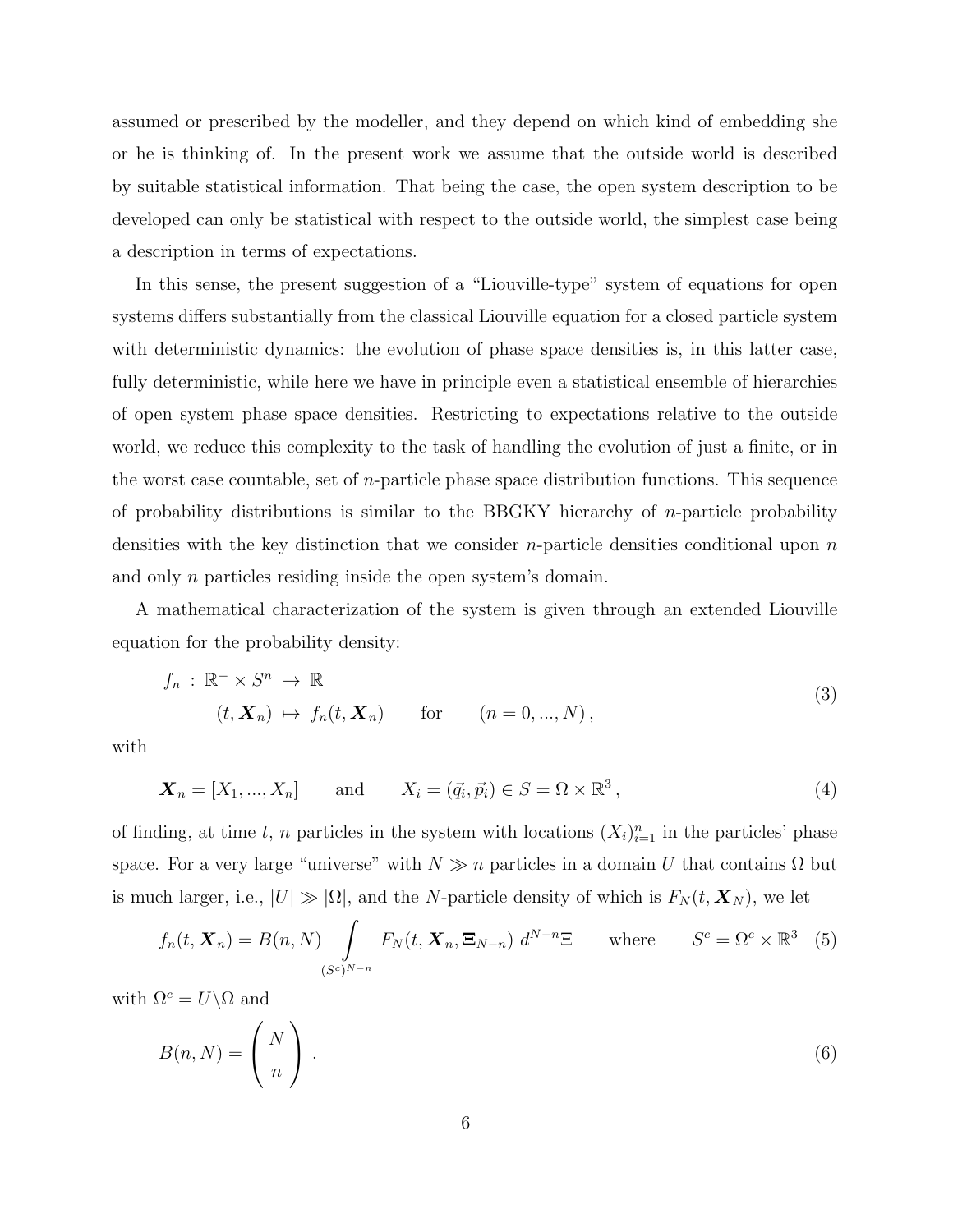The combinatorial prefactor results from the fact that the (classical) particles are indistinguishable, so that the probability density  $F_N$  is symmetric w.r.t any permutation of the particles. For future reference, we let

<span id="page-6-2"></span>
$$
f_n^*(t, \mathbf{X}_n) = f_n(t, \mathbf{X}_n) / B(n, N)
$$
\n<sup>(7)</sup>

denote the full N-particle distribution marginalized with respect to its last  $N-n$  coordinates, and without account of the indistinghuishability of the particles.

The distributions in  $(3)$  form a hierarchy of coupled *n*-particle density functions since, for any realization of the system, the total number of particles inside of its domain is generally time dependent. As a consequence, we need distributions for any particle number  $n \in \{0, 1, ..., N\}$  for a complete statistical description of the system. We note that the normalization condition for  $F_N$ , i.e.,  $\int_{S^N} F_N d^N X = 1$ , yields the normalization condition for the n-particle hierarchy

$$
\sum_{n=0}^{\infty} \int \int \int \int \int f_n(t,(\vec{q},\vec{p})) d^n \vec{p} d^n \vec{q} = 1.
$$
\n(8)

## III. DERIVATION OF THE LIOUVILLE-TYPE EQUATION HIERARCHY

Here we consider an open subsystem occupying the spacial domain  $\Omega$  embedded in a much larger "Universe"  $U \subset \mathbb{R}^3$  of N particles. The Liouville equation for the N-particle distribution function

<span id="page-6-0"></span>
$$
F_N: \mathbb{R}^+ \times (U \times \mathbb{R}^3)^N \to \mathbb{R}
$$
  

$$
(t, \mathbf{X}_N) \mapsto F_N(t, \mathbf{X}_N)
$$
 (9)

interpreted as the conservation law for probability in the universe reads

$$
\frac{\partial F_N}{\partial t} = \sum_{i=1}^N \left[ \nabla_{\vec{q}_i} \cdot (\vec{p}_i F_N) + \nabla_{\vec{p}_i} \cdot (-\nabla_{q_i} V_{\text{tot}}(\boldsymbol{q}_N) F_N) \right] = 0, \qquad (10)
$$

where

<span id="page-6-1"></span>
$$
V_{\text{tot}}(\boldsymbol{q}_N) = \sum_{i < j}^{N} V(\vec{q}_i - \vec{q}_j) \tag{11}
$$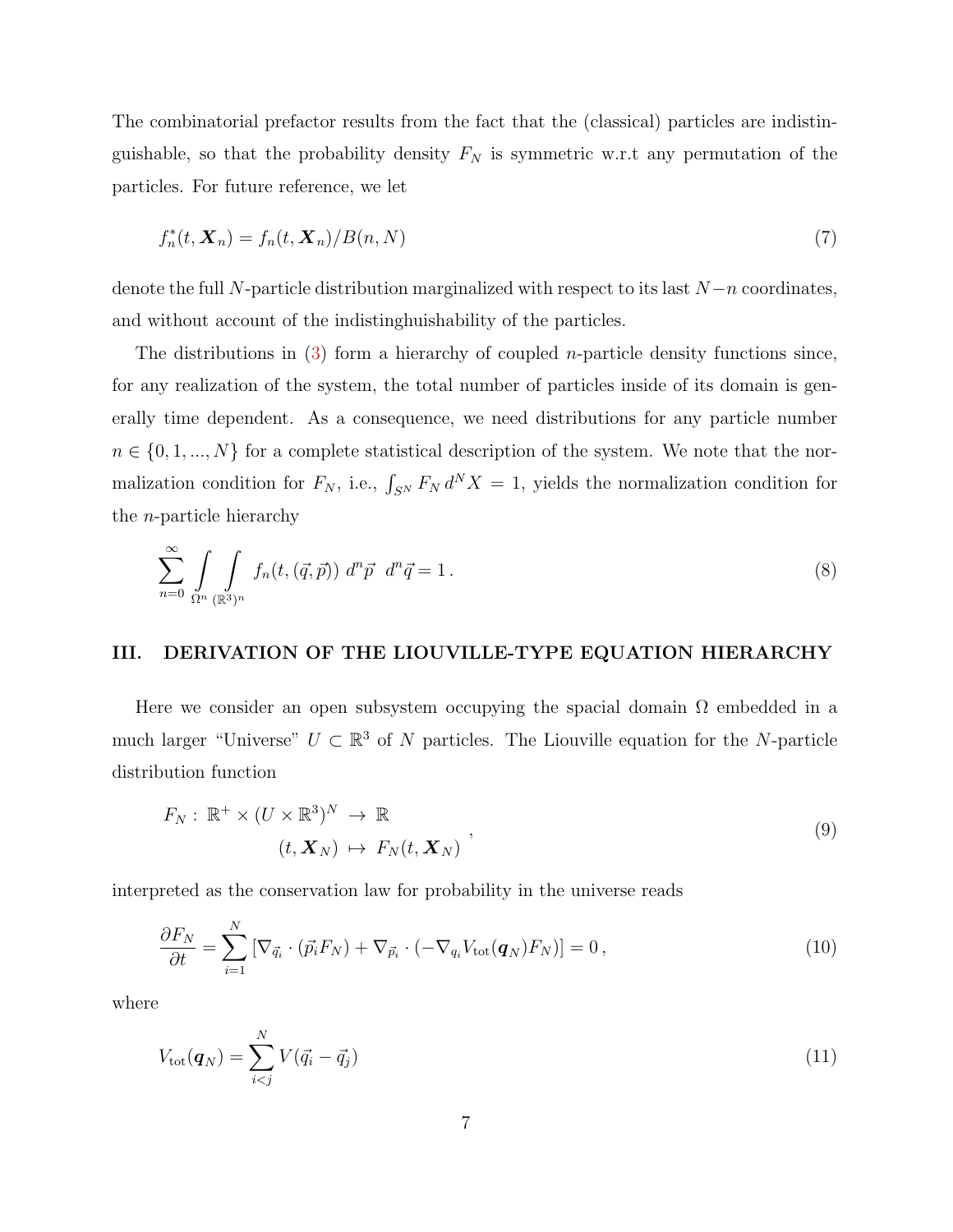is the total potential energy of the system as a function of the positions of all of its  $N$ particles. True to the definition of the open system *n*-particle distributions in  $(5)$ , we marginalize this general evolution equation w.r.t.  $N - n$  particles residing outside of the open system subdomain Ω.

#### A. Marginalizing w.r.t. outside particle momentum spaces

Here we integrate the Liouville equation [\(10\)](#page-6-0) with respect to the momenta of  $N - n$ particles residing outside of the open subsystem. Let  $\Xi_k = (\vec{q}_k, \vec{p}_k)$  for some k such that  $n < k \leq N$  and consider the marginalization of the term  $\nabla_{\vec{p}_k} \cdot (\vec{F}_k F_N)$  with respect to  $\vec{p}_k$ . Integrating the term over any ball  $B<sub>r</sub>(0)$  of momentum space, we find

<span id="page-7-0"></span>
$$
\int_{B_r(0)} \nabla_{\vec{p}_k} \cdot (-\nabla_{q_k} V_{\text{tot}}(\boldsymbol{q}_N) F_N) d^3 p_k = -\int_{\partial B_r(0)} \vec{n} \cdot (\nabla_{q_k} V_{\text{tot}}(\boldsymbol{q}_N)) F_N d\sigma_{p_k} \to 0 \qquad (r \to \infty)
$$
 (12)

In the limit of the radius of the ball tending to infinity the term will generally vanish because the probability  $F_N$  will decay sufficiently rapidly for large momenta. For the equilibrium distribution this is obvious, since in this case  $F_N$  factorizes into the momentum and position terms, and the momentum distribution is proportional to  $\exp(-(\vec{p}_k/M)^2/2kT)$ . All the terms in [\(12\)](#page-7-0) with  $N - n \leq k \leq N$  follow this reasoning, so that they all vanish identically.

In contrast, for  $1 \leq i \leq n$ , we have to carefully account for the dependencies of the total potential energy on the open system and universe coordinates. To this end, we assume here that the total potential is the sum of pair interactions as described in [\(11\)](#page-6-1). Under this assumption, let us analyze the behavior of one of the terms under this double-sum when the momentum flux divergence in the Liouville equation is marginalized. If both,  $i, j \leq n$ , then

$$
\int_{(S^c)^{N-n}} \nabla_{\vec{p}_i} \cdot \left( \nabla_{q_i} V(\vec{q}_i - \vec{q}_j) F_N(t, \mathbf{X}_n, \mathbf{\Xi}_{N-n}) \right) d^{N-n} \Xi = \nabla_{\vec{p}_i} \cdot \left( \nabla_{q_i} V(\vec{q}_i - \vec{q}_j) f_n^*(t, \mathbf{X}_n) \right), \tag{13}
$$

provided the probability density is sufficiently smooth to allow for an exchange of integration and differentiation w.r.t. complementary coordinates. Thus, taking into account the particle exchange symmetry again (see  $(7)$ ), we obtain the standard momentum flux divergence contribution that we would expect in an  $n$ -particle Liouville equation.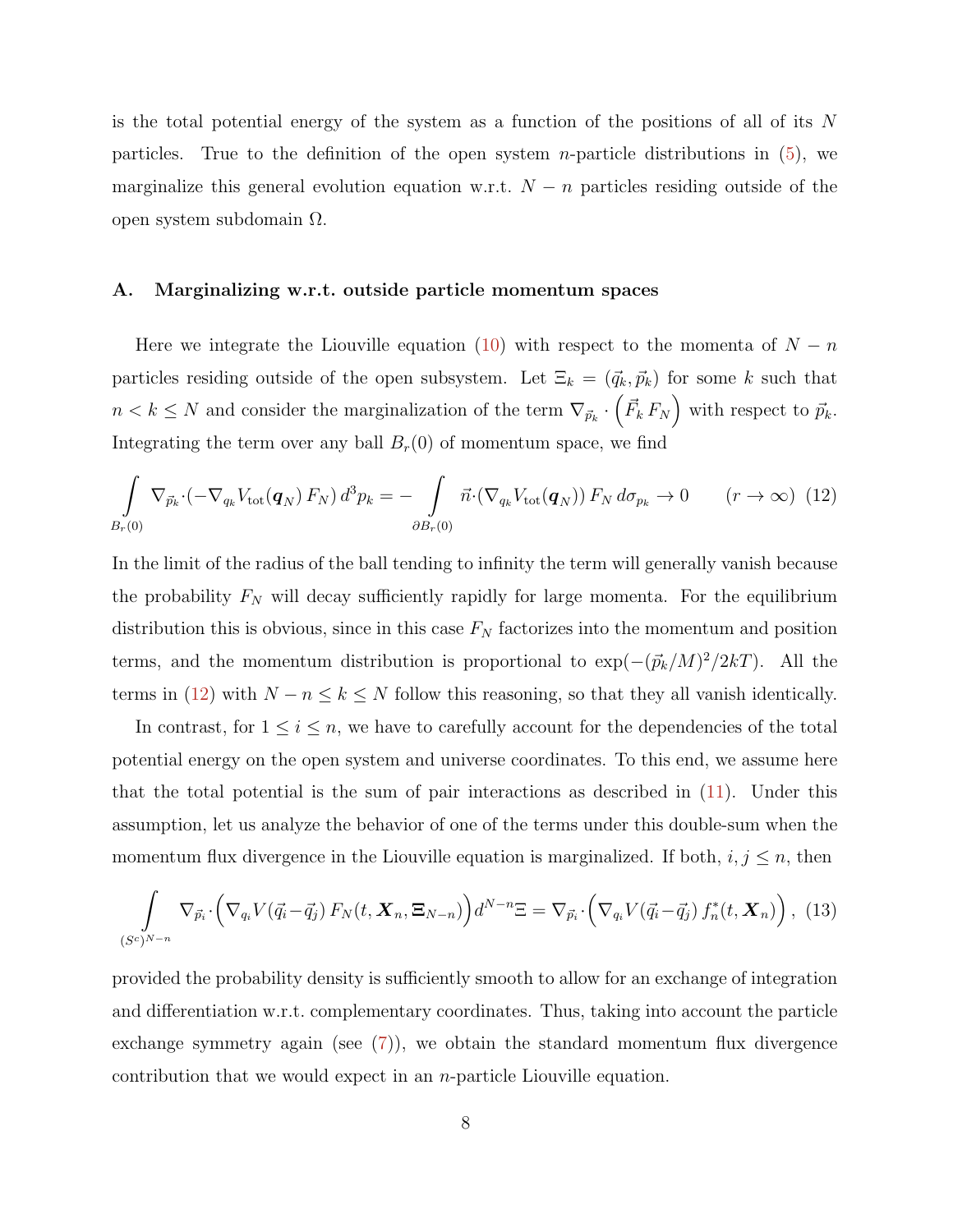If, however, in one of the terms in [\(11\)](#page-6-1) only  $\vec{q}_i \in \Omega$  but  $\vec{q}_j \in \Omega^c$ , then the marginalization of the corresponding term in the Liouville equation reads

<span id="page-8-0"></span>
$$
\int_{S^c} \int_{(S^c)^{N-n-1}} \nabla_{\vec{p}_i} \cdot \left( -\nabla_{q_i} V(\vec{q}_i - \vec{q}_j) \, F_N(t, \mathbf{X}_{n-1,}, X_i, (\vec{q}_j, \vec{p}_j), \mathbf{\Xi}_{N-n-1}) \right) d^{N-n-1} \Xi \, dp_j dq_j. \tag{14}
$$

Due to the dependence of the force on  $\vec{q}_j$  and the fact that we are marginalizing over that variable, this term cannot be straightforwardly expressed in terms of the hierarchy of distributions  $(f_n)_{n=0}^N$ . An explicit step of modelling is required for closure.

As this paper is to describe a general framework but is not focused on some specific system, let us suggest here one plausible closure model and leave the discussion of more sophisticated options for future work: Suppose that the pair interaction  $V(r)$  is relatively short-range in comparison with diam( $\Omega$ ), so that the pair interactions are felt only close to the open system's boundary. Suppose further that the probability density of finding n particles in states  $(X_{n-1}, X_i) \in S^n$  and one other outer particle in  $X_j$  is given by  $f_n(X_{n-1}, X_i) f_2^{\circ}(X_j | X_i)$ , where  $f_2^{\circ}(X_{\text{out}}|X_{\text{in}})$  is a known or modelled conditional distribution for joint appearances of an outer particle given the state of an inner one. The key modelling assumption here is that an inner particle *i* whose position  $q_i$  is sufficiently close to the boundary  $\partial\Omega$  for it to feel the pair interaction from the outer particles, this conditional distribution is approximately independent of the states  $\mathbf{X}_{n-1}$  of the other  $n-1$  particles within the open system.

Given this modelling assumption,  $(14)$  results in a mean-field expression for the momentum flux divergence term,

<span id="page-8-1"></span>
$$
\int_{S^c} \int_{(S^c)^{N-n-1}} \nabla_{\vec{p}_i} \cdot \left( -\nabla_{q_i} V(\vec{q}_i - \vec{q}_j) F_N(t, \mathbf{X}_{n-1}, X_i, (\vec{q}_j, \vec{p}_j), \mathbf{\Xi}_{N-n-1}) \right) d^{N-n-1} \Xi \, dp_j dq_j.
$$
\n
$$
= \nabla_{\vec{p}_i} \cdot \left( \vec{F}_{av}(\vec{q}_i) f_n^*(t, \mathbf{X}_{n-1}, X_i) \right),
$$
\n(15)

where

$$
\vec{F}_{\text{av}}(\vec{q_i}) = -\int_{S^c} \nabla_{\vec{q_i}} V(\vec{q_i} - \vec{q_j}) f_2^{\circ}(X_j | X_i) dX_j \tag{16}
$$

is the mean field force exerted by the outer particles onto the ith inner particle. The derived expression is invariant w.r.t. particle permutations which accounts for a multiplicity of N!. At the same time, we keep  $f_n(t, \mathbf{X}_n)$  as a symmetric function w.r.t. particle permutations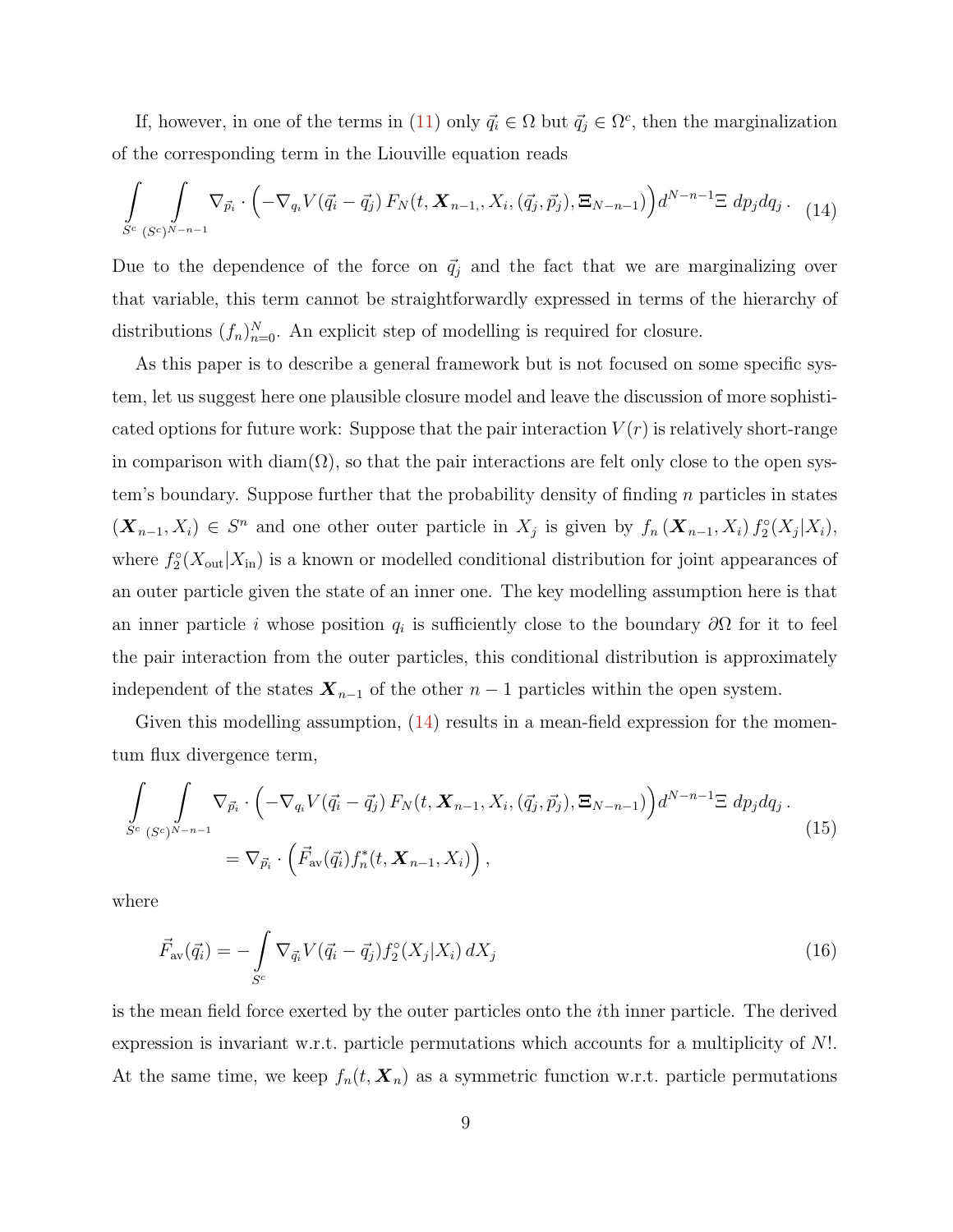inside the open system, so that the statistical weight of a particular configuration is only  $1/n!$ . Furthermore, the marginalization integral is overcounting the statistical weight of the expression by a multiple of  $(N - n)!$  which corresponds to all permutations of the outer particles. Therefore, multiplication of  $(15)$  by  $B(N,n)$  yields a contribution

$$
\nabla_{\vec{p}_i} \cdot \left( \vec{F}_{\text{av}}(\vec{q}_i) f_n(t, \mathbf{X}_{n-1}, X_i) \right) \tag{17}
$$

to the evolution equation of  $f_n$ , i.e., the outer particles exert a meanfield force onto the particles within the open system.

#### B. Marginalizing w.r.t. outside particle position spaces

Next we consider the physical space transport terms  $\sum_{i=1}^{N} \nabla_{\vec{q}_i} \cdot (\vec{p}_i F_N)$  from [\(10\)](#page-6-0) w.r.t. the outer particles. Consider first those terms in the sum for which  $i \in 1, ..., n$ . For these,

$$
B(N,n)\int\limits_{(S^c)^{N-n}}\nabla_{\vec{q}_i}\cdot(\vec{p}_iF_N(t,\mathbf{X}_n,\mathbf{\Xi}_{N-n})\,d^{N-n}\Xi=\nabla_{\vec{q}_i}\cdot(\vec{p}_if_n)\tag{18}
$$

and we obtain the analogous transport term for the *n*-particle open system Liouville equation. For  $N - n \leq i \leq N$ , however, one of the integrals will be over  $\Xi_i \in S^c$ , and for the corresponding terms

$$
B(N,n) \sum_{i=N-n}^{N} \int \int \nabla_{\vec{q}_i} \cdot (\vec{p}_i F_N(t, \mathbf{X}_n, \mathbf{E}_{N-n-1}, (\vec{q}_i, \vec{p}_i)) d^{N-n} \mathbf{E} d\mathbf{E}_i
$$
  
\n
$$
= B(N,n)(N-n) \int \nabla_{\vec{q}_i} \cdot \left\{ \int \nabla_{\vec{q}_i} (\vec{p}_i F_N(t, \mathbf{X}_n, \mathbf{E}_{N-n-1}, (\vec{q}_i, \vec{p}_i)) d^{N-n} \mathbf{E} \right\} d\mathbf{E}_i
$$
(19)  
\n
$$
= -(n+1) \int \nabla_{\vec{q}_i} (\vec{p}_i \cdot \vec{n}) \hat{f}_{n+1}(t, \mathbf{X}_n, (\vec{q}_i, \vec{p}_i)) d^3 p_i d\sigma_i.
$$

Leaving the exact definition of  $\widehat{f}_{n+1}$  to be discussed in the next paragraph, we notice that the factor  $(N - n)$  in the second line arises because all the terms from the first line for  $i \in N - n, ..., N$  are identical, and that the negative sign in the third line arises after we have applied Gauß' theorem to the integral over  $\Omega^c$ , whereas we have used the outer normal  $\vec{n}$  of  $\Omega$  (not its complement) in the formula. Moreover, we have used that  $B(N,n)(N-n) =$  $(n+1)B(N, n+1)$  to let  $\widehat{f}_{n+1}$  acquire the same scaling with N and n as  $f_{n+1}$ .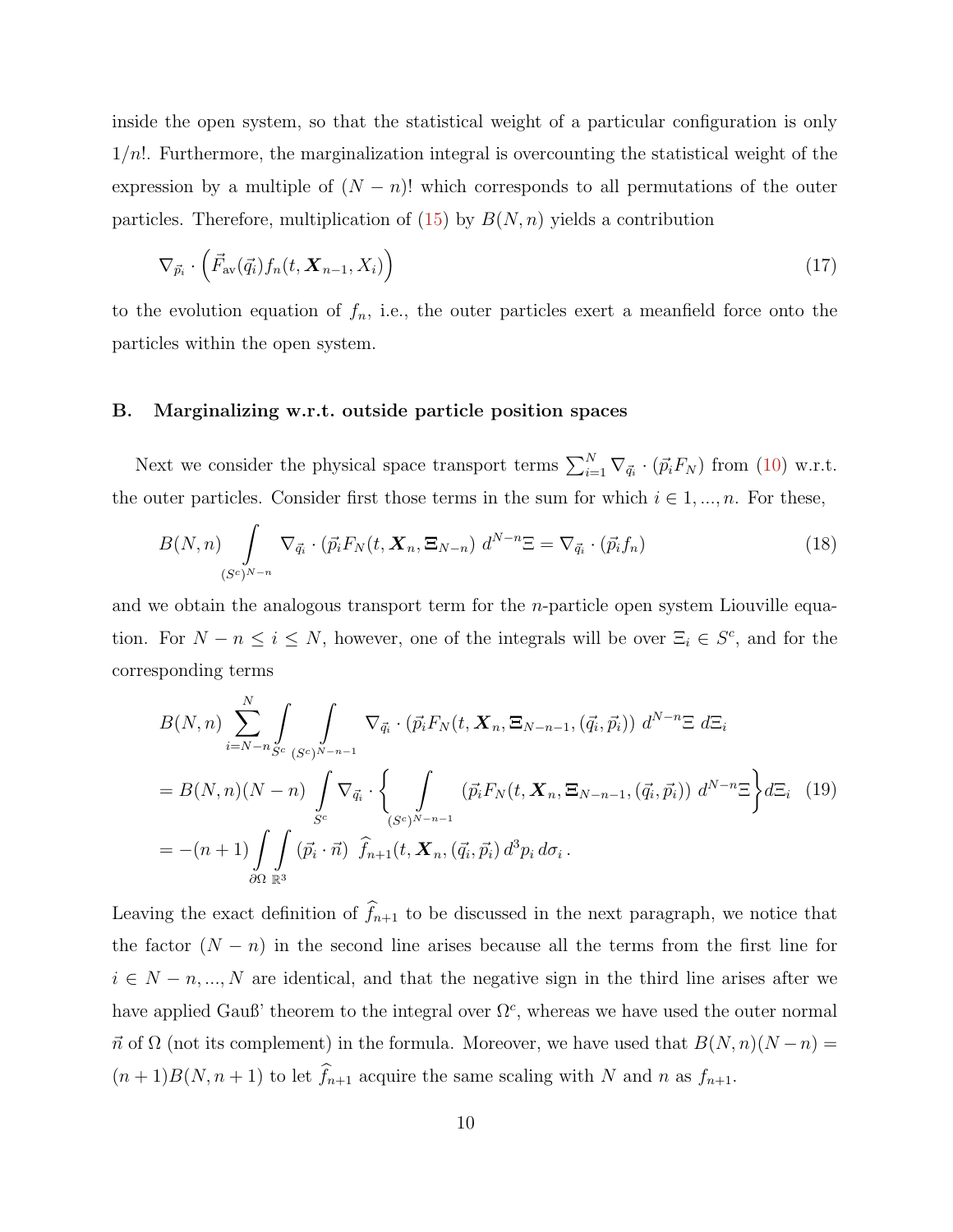Next we need to distinguish the values of the marginalized density  $\hat{f}_{n+1}$  that are to be used for the two possible signs of  $(\vec{p}_i \cdot \vec{n})$ . To this end, we recall that the theory of characteristics states that trajectories of the particle system carry with them their initial values of the density (see, e.g., Godlewski and Raviart  $(1996)^{37}$  $(1996)^{37}$  $(1996)^{37}$ , section V, pp. 417-460). Therefore, when particles exit the open system, that is,  $(\vec{p}_i \cdot \vec{n}) > 0$ , then  $f_{n+1} = f_{n+1}$ , whereas for  $(\vec{p}_i \cdot \vec{n}) < 0$  information is entering the open system from the outer universe, and one needs to decide upon a model to represent the statistical information transport in that case. To emphasize this all-important degree of freedom in open system modelling, we follow two options in the sequel.

A most straightforward approach assumes an equilibrium state of the universe that is statistically independent of the open system, and that amounts to letting  $\hat{f}_{n+1} = f_n f_1^{\circ}$ , where  $f_1^{\circ}$  is the single particle (equilibrium) density assumed for the reservoir. Thus,

<span id="page-10-2"></span>
$$
\widehat{f}_{n+1} = \begin{cases} f_{n+1} & (\vec{p}_i \cdot \vec{n} > 0) \\ f_n f_1^\circ & (\vec{p}_i \cdot \vec{n} < 0) \end{cases} . \tag{20}
$$

A second option is geared towards consistency with the thermodynamic and large system size limits for open systems. This amounts to imposing grand canonical distribution for state space trajectories that enter the open system from outside and reads

<span id="page-10-1"></span>
$$
\hat{f}_{n+1} = \begin{cases} f_{n+1} & (\vec{p}_i \cdot \vec{n} > 0) \\ f_{n+1}^{\text{GC}} & (\vec{p}_i \cdot \vec{n} < 0) \end{cases} . \tag{21}
$$

See an explicit representation of the grand canonical distribution  $f_{n+1}^{\text{GC}}$  in [\(32\)](#page-12-0) below.

#### C. Liouville-type equation for the *n*-state density

From the previous subsections we collect the evolution equation

<span id="page-10-0"></span>
$$
\frac{\partial f_n}{\partial t} + \sum_{i=1}^n \left( \nabla_{\vec{q}_i} \cdot (\vec{p}_i f_n) + \nabla_{\vec{p}_i} \cdot (\vec{F}_i f_n) \right) = \Psi_n + \Phi_n^{n+1},\tag{22}
$$

where

$$
\vec{F}_i = -\sum_{j=1;j\neq i}^N \nabla_{\vec{q}_i} V(\vec{q}_i - \vec{q}_j) \tag{23}
$$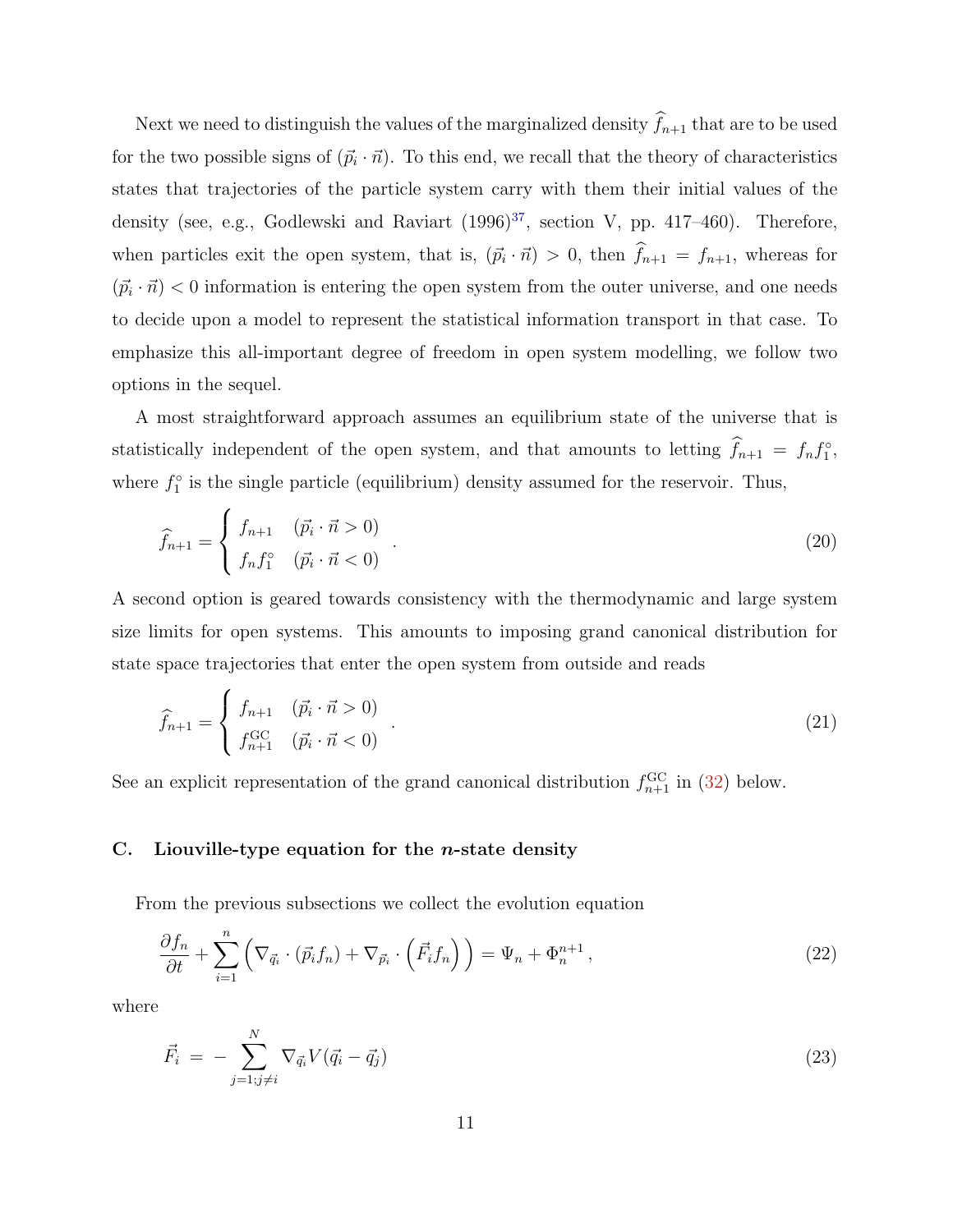is the total force onto the *i*th particle exerted by the remaining  $n - 1$  particles within the system through the potential interaction, and the coupling terms within the  $n$ -particle hierarchy of distributions are

$$
\Psi_n = -\sum_{i=1}^n \nabla_{\vec{p}_i} \cdot \left( \vec{F}_{\text{av}}(\vec{q}_i) f_n(t, \mathbf{X}_{i-1}, X_i, \mathbf{X}_{n-i}) \right)
$$
  
\n
$$
\Phi_n^{n+1} = (n+1) \int \int \int \left( \vec{p}_i \cdot \vec{n} \right) \left( f_{n+1}(t, \mathbf{X}_n, (\vec{q}_i, \vec{p}_i)) - f_n(t, \mathbf{X}_n) f_1^{\circ}(\vec{q}_i, -\vec{p}_i) \right) d^3 p_i d\sigma_i
$$
  
\n
$$
\partial \Omega (\vec{p}_i \cdot \vec{n}) > 0
$$
\n(24)

where  $f_1^{\circ}$  is the single particle (equilibrium) density assumed for the reservoir and

$$
\vec{F}_{\text{av}}(\vec{q_i}) = -\int_{S^c} \nabla_{\vec{q_i}} V(\vec{q_i} - \vec{q_j}) f_2^{\circ}(X_j | X_i) \, dX_j \,. \tag{25}
$$

# IV. GRAND CANONICAL EQUILIBRIUM DISTRIBUTION FUNCTION AS VERIFICATION OF CONSISTENCY OF THE MODEL

In equilibrium, and under the hypothesis of short range interaction, that is  $V(\vec{q_i} - \vec{q_j})$ decays fast as  $|\vec{q}_i - \vec{q}_j|$  increases, the standard stationary Grand Canonical distribution is automatically obtained by the very definition of  $f(t, \mathbf{X}_n)$  as verified next.

Let us consider the total system (i.e. the universe) with  $N$  particles interacting through the Hamiltonian:  $H_N = \sum_{i=1}^N$  $\frac{\bar{p}_i^2}{2M} + \sum_{i=1}^N \sum_{j \neq i}^N$ 1  $\frac{1}{2}V(\vec{q}_j - \vec{q}_i)$ , then its partition function reads:

$$
Q_N = \int_U \frac{1}{h^{3N} N!} e^{-\beta H_N} d^N \vec{q} d^N \vec{p}
$$
\n
$$
\tag{26}
$$

with h the Planck constant as usual, and  $\beta = \frac{1}{k_B}$  $\frac{1}{k_B T}$ ,  $k_b$  the Boltzmann constant. The probability distribution for a given configuration  $\mathbf{X}_N$  is then written as:

$$
F_N(\mathbf{X}_N) = \frac{\frac{1}{h^{3N}N!}e^{-\beta H_N}}{Q_N} \tag{27}
$$

as a consequence, following the definition of  $(5)$ , in equilibrium one obtains the probability distribution of a subsystem of n particles in a domain  $\Omega$  as:

<span id="page-11-0"></span>
$$
f_n(t, \mathbf{X}_n) = \frac{N!}{n!(N-n)!} \frac{\frac{1}{h^{3N}N!} e^{-\beta H_n} \int_{(S^c)^{N-n}} e^{-\beta H_{N-n} + V_{cx}(\vec{q}_{\Omega} - \vec{q}_{\Omega^c})} d^{N-n} \Xi}{Q_N}
$$
(28)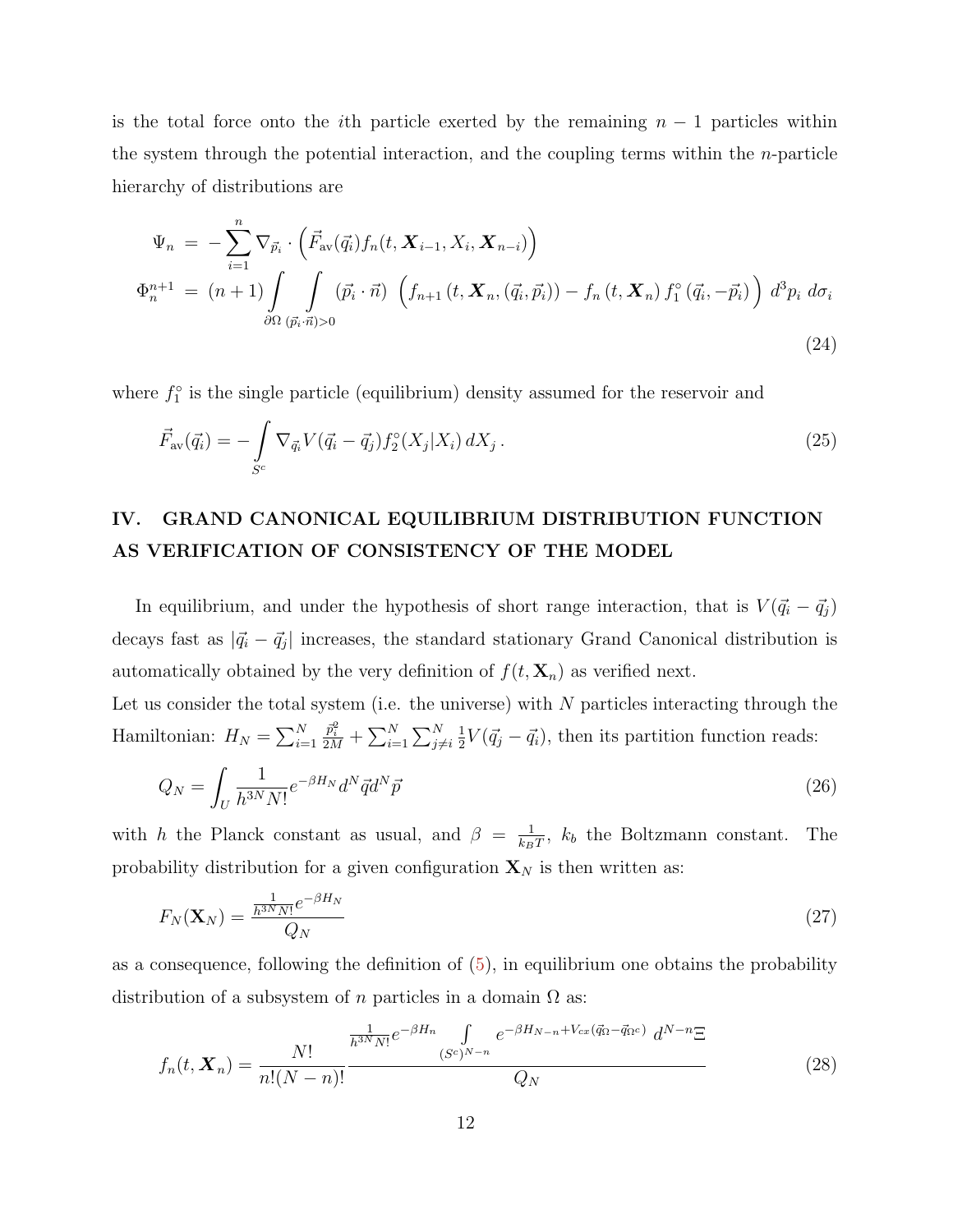where  $V_{cx}(\vec{q}_{\Omega} - \vec{q}_{\Omega^c}) = \sum_{n=0}^{n}$  $i=1$  $\sum_{i=1}^{N}$  $j=n+1$  $V(\vec{q}_i - \vec{q}_j)$  is the interaction potential between the *n* particle inside and the  $N - n$  particles outside.

Under the hypotheses that (i)  $N - n \gg n$ , (ii)  $\Omega^c \gg \Omega$ , and (iii)  $V_{cx}(\vec{q}_\Omega - \vec{q}_{\Omega^c})$  is negligible compared to  $\sum_{n=1}^{\infty}$  $i < j$  $V(\vec{q}_i - \vec{q}_j)$  for  $\vec{q}_i, \vec{q}_j \in \Omega$  – as justified, e.g., in case of short range potentials – the total Hamiltonian can be factorized as:  $H_n + H_{N-n}$ . Then the expression in [\(28\)](#page-11-0) can be reduced to:

$$
f_n(t, \mathbf{X}_n) = \frac{1}{Q_N} \left[ \frac{1}{n!(N-n)!} \frac{1}{h^{3n}h^{3(N-n)}} e^{-\beta H_n} \int_{(S^c)^{N-n}} e^{-\beta H_{N-n}} d^{N-n} \Xi \right]
$$
(29)

that is:

$$
f_n(t, \mathbf{X}_n) = \frac{1}{h^{3n} n!} e^{-\beta H_n} \frac{Q_{N-n}}{Q_N}
$$
\n
$$
(30)
$$

with  $Q_{N-n} = \frac{1}{h^{3(N-n)}(N-n)!}e$   $\int$  $(S^c)^{N-n}$  $e^{-\beta H_{N-n}}d^{N-n}\vec{q}d^{N-n}\vec{p}.$ 

Next, following well established textbooks of statistical mechanics (see e.g.<sup>[38](#page-21-5)</sup>), one has:

$$
\frac{Q_{N-n}}{Q_N} = \exp\left(-\beta[A(N-n, U\backslash\Omega, T) - A(N, U, T)]\right)
$$
\n(31)

with A the Helmholtz free energy at given number of particles, volume and temperature. Since we assume  $N \gg n$  and  $\Omega^c \gg \Omega$ , this yields:  $A(N-n, U-\Omega, T)-A(N, U, T) \approx n\mu + \Omega P$ , with  $\mu = \frac{\partial A}{\partial N}$  the chemical potential and  $P = -\frac{\partial A}{\partial U}$  the pressure. As a consequence one gets the standard Grand Canonical probability distribution function:

<span id="page-12-0"></span>
$$
f_n(t, \mathbf{X}_n) = \frac{e^{-\beta(H_n - \mu n + P\Omega)}}{n! h^{3n}} \tag{32}
$$

and, as usual, the normalization condition:

$$
\sum_{n=0}^{\infty} \int \int \int \int \int f_n(t,(\vec{q},\vec{p})) d^n \vec{p} d^n \vec{q} = 1.
$$
\n(33)

implies the thermodynamic definition of the grand potential  $\Phi = PU = k_BT \ln Z(\mu, \Omega, T)$ , with  $Z(\mu, \Omega, T) = \sum_{n=0}^{\infty} \int_{\Omega^n}$ R  $(\mathbb{R}^3)^n$  $\frac{1}{n!h^{3n}}e^{-\beta(H_n-\mu n)} d^n\vec{p} d^n\vec{q}.$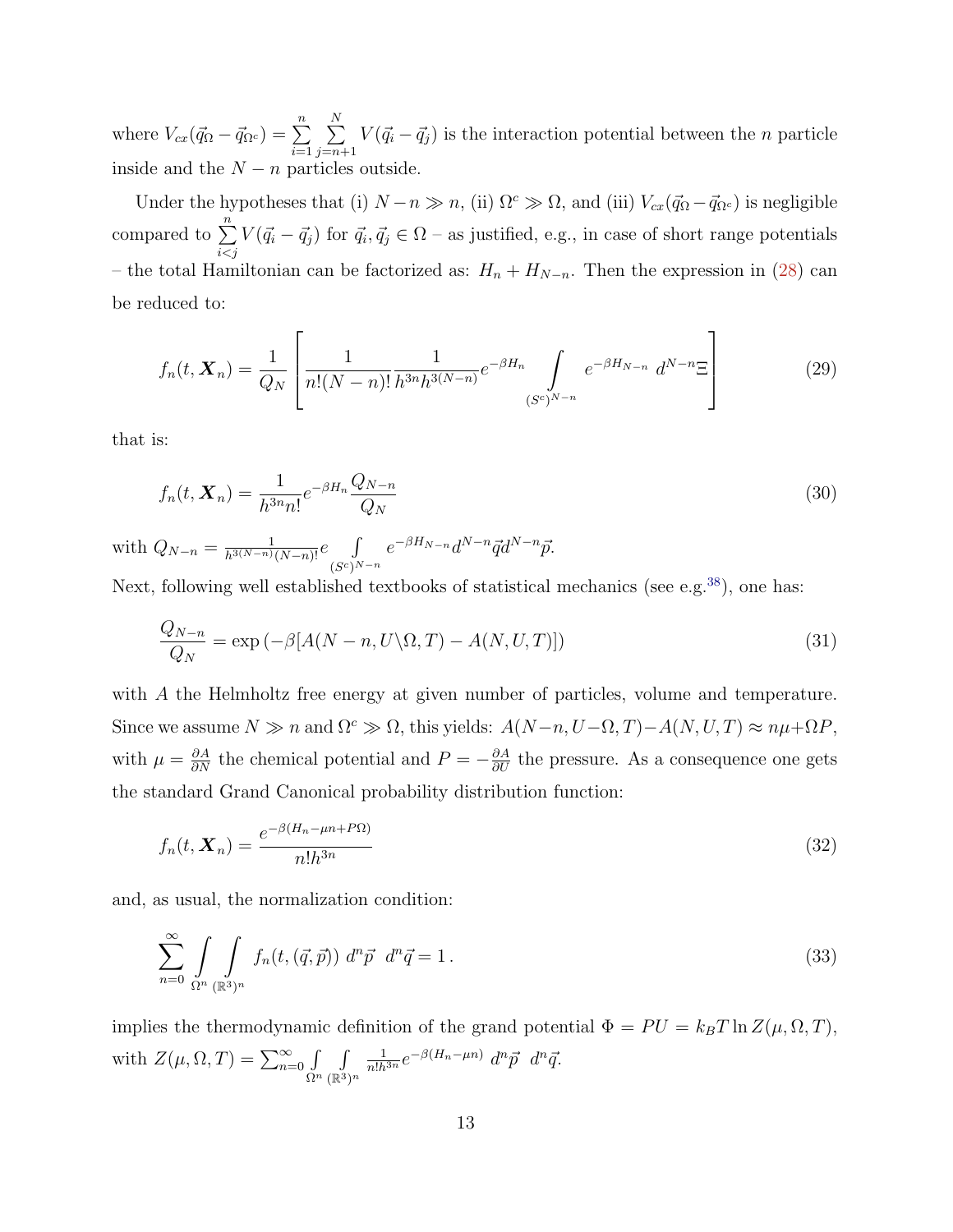One can also verify that given the physical and mathematical hypothesis stated in the derivation above, the Grand Canonical probability distribution function of [\(32\)](#page-12-0), satisfies [\(22\)](#page-10-0). In fact in equilibrium, one would have:

$$
\sum_{i=1}^{n} \left( \nabla_{\vec{q}_i} \cdot \left( \vec{p}_i \frac{e^{-\beta(H_n - \mu n + P\Omega)}}{n! h^{3n}} \right) + \nabla_{\vec{p}_i} \cdot \left( \vec{F}_i \frac{e^{-\beta(H_n - \mu n + P\Omega)}}{n! h^{3n}} \right) \right) = \Psi_n + \Phi_n^{n+1},\tag{34}
$$

the left hand side equals zero, because  $\nabla_{\vec{q}_i} \cdot \left( \vec{p}_i \frac{e^{-\beta(H_n - \mu_n + P\Omega)}}{n! h^{3n}} \right)$  $\left( \frac{I_{n} - \mu n + P\Omega)}{n!h^{3n}} \right) = -\vec{F}_i \cdot \vec{p}_i f_n(\bm{X}_n) \text{ and } \nabla_{\vec{p}_i} \cdot \vec{F}_n$  $\int \vec{F}_i \frac{e^{-\beta(H_n-\mu n+P\Omega)}}{n!h^{3n}}$  $\left(\frac{H_n-\mu n+P\Omega}{n!h^{3n}}\right) = \vec{F}_i \cdot \vec{p}_i f_n(\boldsymbol{X}_n)$ . Next, the hypothesis that  $V_{cx}(\vec{q}_\Omega - \vec{q}_{\Omega^c})$  is negligible, implies that  $\vec{F}_{av}(\vec{q}_i)$  is negligible, thus in equilibrium,  $\Psi_n$  is a negligible "surface" effect. Finally, for  $\Phi_n^{n+1}$ , which describes the net flux of *n*-particle probability into/out of the open system, is trivially zero for grand canonical statistics of  $f_{n+1}$  when we adopt the model from [\(21\)](#page-10-1). For the other option in [\(20\)](#page-10-2) we see that exact cancellation of this term would only occur if  $f_{n+1}^{\text{GC}} - f_n^{\text{GC}} f_1^{\circ} = 0$ , which is generally not the case, since the Grand Canonical statistics does not factorize with respect to its position space dependence. Still, for large system size we can argue as for  $\Psi_n$  and accept that the term is negligible to the extend that the surface-to-volume ratio of the open system is small.

The important aspect to be registered here is that in reality the "true"  $f_n(t, \mathbf{X}_n)$  that one obtains in equilibrium, includes explicitly the surface effects – as small as they might be – without any hypothesis on the behavior of the potential. The Grand Canonical distribution, in turn, is only a physical approximation that becomes rigorous in the thermodynamic limit for large  $n$  and large system size. In this sense it will be interesting to see, in section  $V$ , the differences between the present open system model and the BL model, which assumes  $V_{cx}(\vec{q}_i \vec{q}_j$  = 0 when  $\vec{q}_i \in \Omega$  and  $\vec{q}_j \in \Omega^c$  and relies on the impulsive interaction hypothesis. Similarly, in section [VI](#page-15-0) we discuss differences with computational algorithms in which  $V_{cx}(\vec{q}_\Omega - \vec{q}_{\Omega^c})$ plays a relevant technical role.

# <span id="page-13-0"></span>V. SIMILARITIES AND DIFFERENCES BETWEEN THE BERGMANN-LEBOWITZ AND THE PRESENT OPEN SYSTEM MODEL

The key idea of the Bergmann-Lebowitz open system  $\text{model}^{34,35}$  $\text{model}^{34,35}$  $\text{model}^{34,35}$  $\text{model}^{34,35}$  is to discretize the interaction of an open system with its environment. They allow for impulsive interactions of the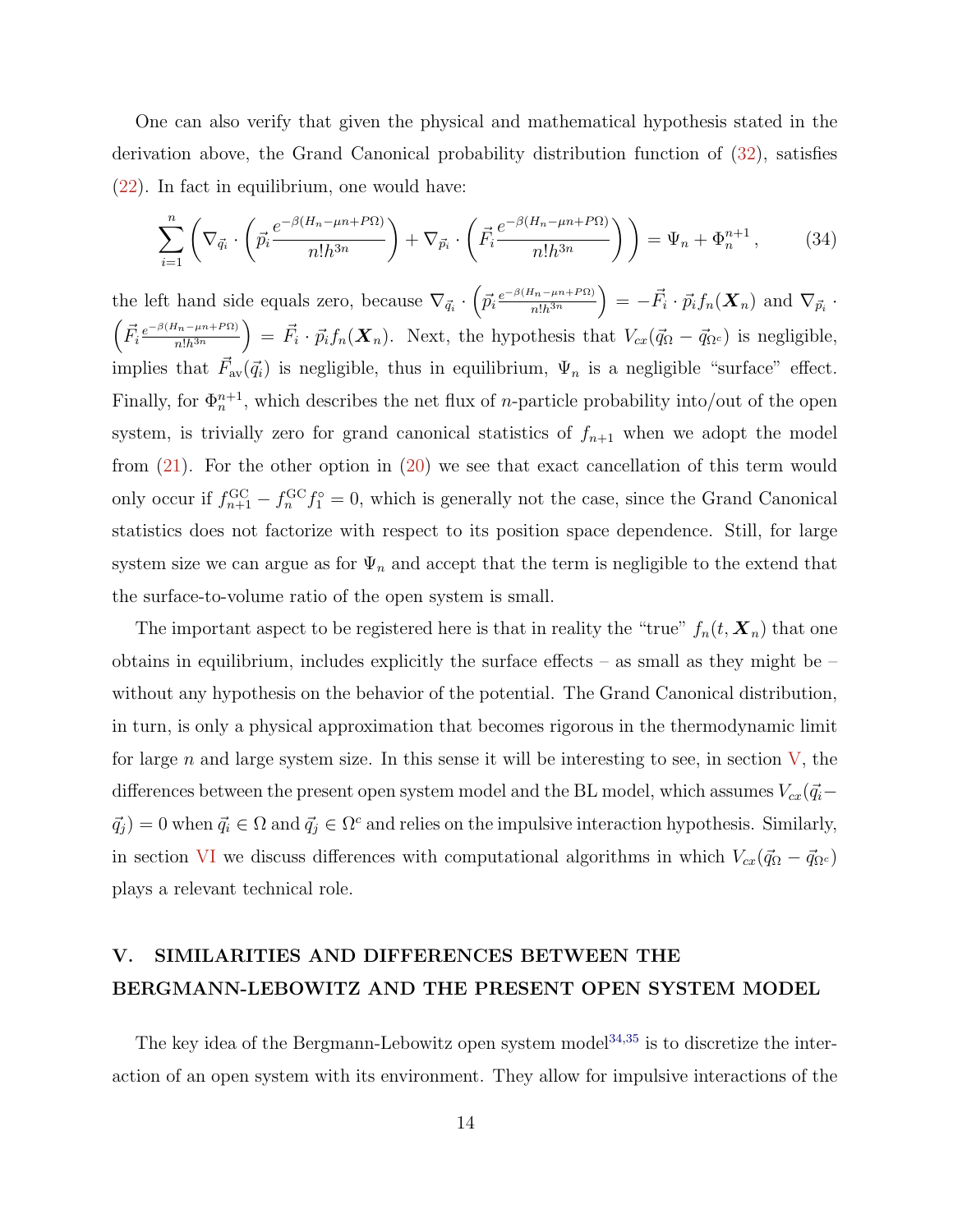system with statistically undisturbed reservoirs at discrete points in time, the interactions being induced by a suitable interaction kernel. In essence, the interaction with the reservoir leads to a discrete transition of the system from a state characterized by  $n$  particles  $(X_n)$  to a state characterized by n' particles  $(X'_n)$  $n'_{n'}$ ). As a hypothesis/model, the macroscopic thermodynamic variables of the reservoir are not influenced by the system and molecules entering into the system from the reservoir can only have, in thermal equilibrium, velocities consistent with the temperature of the reservoir.

These concepts are formalized via the the introduction of a stochastic kernel,  $K_{nn'}(X_{n}^{\prime})$  $n', X_n),$ whose action allows for the transition from a microscopic state,  $X_n$ , to another state,  $X_{\cdot}^{'}$  $n'_{n'}$  (and vice versa). In essence, such kernel corresponds to the probability per unit time that the system at  $X_n$  makes a transition to  $X'_n$  $n'$ , caused by the interaction between the system and the reservoir. The total system-reservoir interaction becomes:  $\sum_{n'=0}^{\infty}\int dX_{n'}' [K_{nn'}(X_n,X_{n'}')f_{n'}(X_n')]$  $S'_{n'}$ , t) –  $K_{n'n}(X'_n)$  $U'_n, X_n$ ,  $f_n(X_n, t)$ . The time evolution of the probability,  $f_n(X_n,t)$ , is described by the Liouville equation augmented by a term on the right hand side, describing the exchange with the reservoir:

$$
\frac{\partial f_n(X_n, t)}{\partial t} = \{f_n(X_n, t), H(X_n)\} + \sum_{n'=0}^{\infty} \int dX'_{n'}[K_{nn'}(X_n, X'_{n'}) f_{n'}(X'_{n'}, t) - K_{n'n}(X'_{n'}, X_n) f_n(X_n, t)]. \tag{35}
$$

The condition of flux balance defines the equilibrium for this model through

$$
\sum_{n'=0}^{\infty} \int dX'_{n'}[K_{nn'}(X_n, X'_{n'}) f_{n'}(X'_{n'}, t) - K_{n'n}(X'_{n'}, X_n) f_n(X_n, t)] = 0.
$$
 (36)

and in equilibrium, the stationary solution for  $f_n(X_n)$  is the Grand Canonical probability density:  $f_n(X_n) = \frac{1}{Q}e^{-\beta H_n(X_n) + \beta \mu n}$  where  $\beta = 1/k_B T$  and  $\mu$  the chemical potential. The condition of flux balance is necessary and sufficient for obtaining the Grand Canonical probability density as stationary solution.

The key difference with the proposed model of this work is that we do not assume a discontinuous impulsive interactions of the system with the reservoir, but we allow for a dynamical continuous transition between different states described by the Hamiltonian of the "entire universe". Proper conditions of interaction of the open system with the reservoir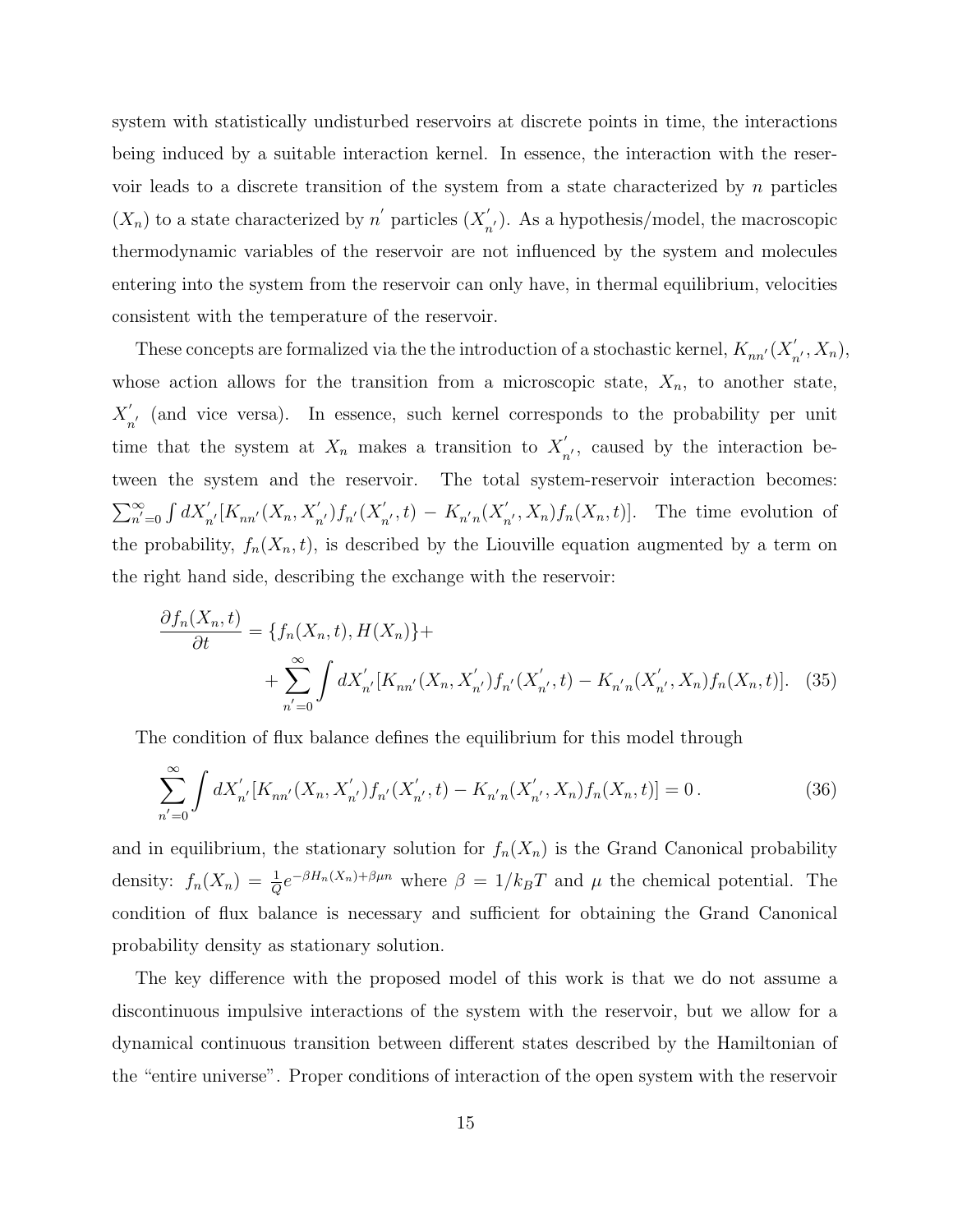are derived analytically, and yield the terms,  $\Psi_n + \Phi_n^{n+1}$ , which link neighboring levels of the n-hierarchy of open system state space densities. These terms represent the flux of information in and out if the open system's domain,  $\Omega$ . An interesting application of the developed physico-mathematical open system model lies in its explanatory power of interpreting computational schemes that simulate an open subsystem with detailed atomistic particle representations embedded in a reduced complexity environment and the dynamical exchange of energy and particles between them. In the next section we will discuss in detail the connection between the proposed model and a well established computational algorithm for simulation of open molecular systems.

# <span id="page-15-0"></span>VI. RELATION BETWEEN THE OPEN SYSTEM MOLECULAR DYNAMICS SCHEME, ADRESS, AND THE PROPOSED OPEN SYSTEM MODEL

Recent developments in computational physics have contributed to the construction of algorithms for molecular dynamics simulation of systems that exchange matter with a reservoir. Fig. [1](#page-16-0) shows the set up of the latest version of the Adaptive Resolution Simulation method (AdResS) together with the corresponding spatial partitioning of the simulation box[39](#page-21-6)[,40](#page-21-7). The fully atomistic region is interfaced with a transition region which in turn is interfaced with a region of non-interacting particles (tracers). Upon entering the transition region a tracer particle acquires an atomistic identity and while crossing this region the molecule equilibrates with the full atomistic environment. In the other direction, a molecule in the transition region entering into the tracer region becomes a non-interacting particle and loses its atomistic character; the process of changing identity occurs in an abrupt manner.

The similarity between the theoretical model introduced in these notes and the computational implementation of AdResS can be brought forward noticing that the transition region of AdResS is essentially a region of the reservoir, where, according to the potential cutoff used, the terms  $\Psi_n$  are defined and where the surface effects of  $\Phi_n^{n+1}$  take place. Moreover, in the transition region of AdResS an additional condition is imposed for the proper statistical exchange of particles between the system and reservoir. Such condition is derived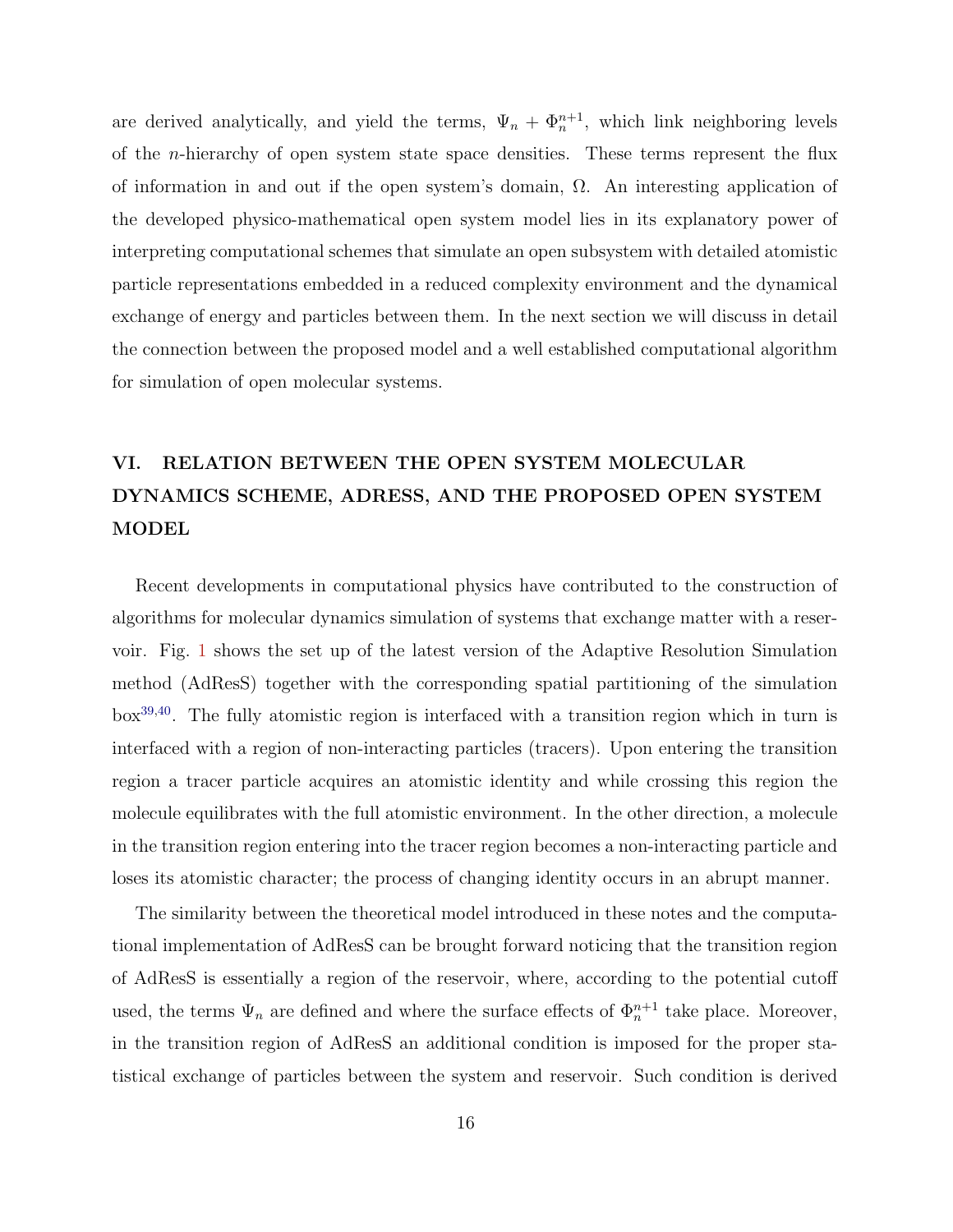

Figure 1. The partitioning of the simulation box in AdResS, an atomistic resolved region (AT), interfaced with a transition region  $(\Delta)$ , which in turn is interfaced with a reservoir (TR) of noninteracting particles, called tracers. In analogy to the theoretical model proposed here, the AT region corresponds to the domain  $\Omega$ , the transition region, represents the "surface"  $\partial\Omega$  and finally the reservoir TR corresponds to  $\Omega^c$ .

<span id="page-16-0"></span>from first principles of statistical mechanics with the aim of conserving the equilibrium statistical properties in AT region. This condition is imposed in the AdResS model through an additional thermodynamic force that acts on particles only in the transition region<sup> $41,42$  $41,42$ </sup>. In conclusion, the AdResS scheme can be interpreted as a particle-based implementation of the open system model proposed in section [II](#page-3-1) above. Obviously, the atomistic region represents the open system, whereas the transition  $(\Delta)$  region is to represent the outside world. For distance-truncated interaction potentials, the only part of the outside world which the system sees is, in fact, a finite thickness layer of particles that covers the cut-off length. Therefore, the thickness of the ∆-region should be comparable to this cut-off length. Particles that reside beyond the  $\Delta$ -region, which undergo simplified coarse-grained dynamics (they are just passive tracers in the present notes), merely serve as a particle reservoir that is needed to make sure the statistical balancing mechanisms active in the ∆-region always have a sufficient supply of particles. The main task of the  $\Delta$ -region in AdResS is to generate the desired outside world statistics. For a system as described above, whose dynamics involves only particle pair interactions, this means that the two-particle distribution  $f_2^{\circ}$  is to be established. Under the AdResS philosophy, this distribution is to emerge from explicit particle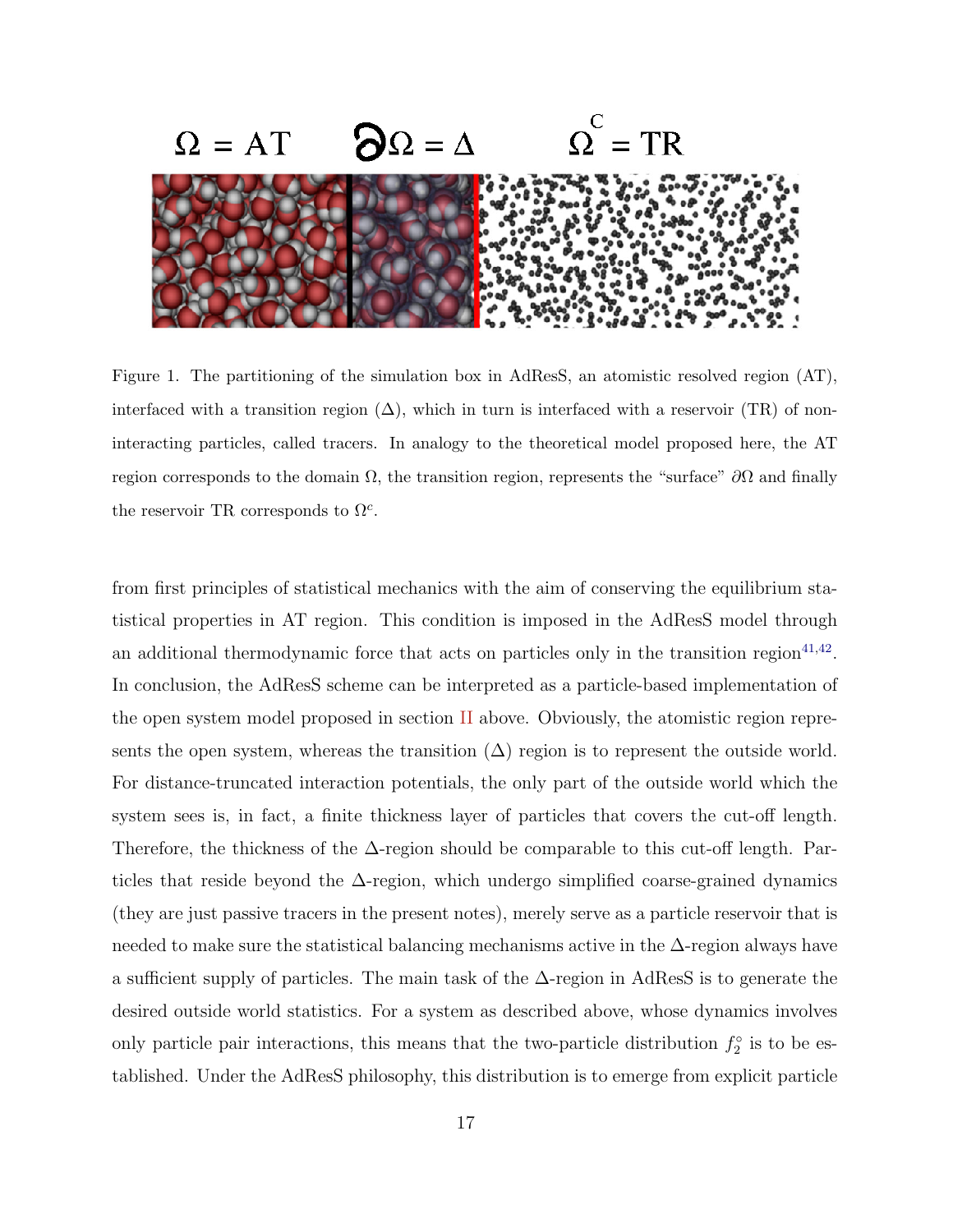dynamics in the ∆-region which, due to the activity of a thermostat, can be expected to be ergodic, and which, due to the action of the thermodynamic force, is guaranteed to at least provide the correct mean outside world particle density to particles within the open system.

Moreover, since in the  $\Delta$ -region the particles follow, except for these two effects, the same Hamiltonian dynamics as the particles inside, it is plausible that a particle ensemble with the correct mean density and temperature will also adjust in space correctly so as to reflect the radial distribution or particle pair position distributions. All the mechanisms of how the coupling between distributions of different particle numbers interact and what are the proper boundary conditions carried by particles entering the domain are taken care of by AdResS automatically. This is because AdResS is particle based and therefore implements the phase space transport of the distribution functions directly in a "Lagrangian fashion" by generating stochastic trajectories.

#### VII. CONCLUSIONS

We have proposed a physico-mathematical model for open systems that exchange particles and energy with the external world. The procedure of reducing a large "universe" system to a smaller (sub)system is similar to the marginalization procedure of the BBGKY hierarchy scheme that defines a hierarchy of probability functions of the system. However, our model differs substantially from the BBGKY model because in the BBGKY model the marginalization is done independently of the position of the particles, whereas in our model the marginalization is applied with the constraint that particles are located outside a predefined region. As a consequence, in our case terms involving directly the partitioning of space (i.e. surface/boundary integrals) appear in the equations while this is not the case of the BBGKY model.

The equations obtained model a system of particles that continuously, in a dynamical fashion, exchanges energy and particles with the reservoir. This characteristic makes our model differ from the well-established Bergmann-Lebowitz model of open systems, which is based instead on the hypothesis of discrete impulsive and stochastic interaction between the system and the reservoir. The motivation for the development of our model lies on the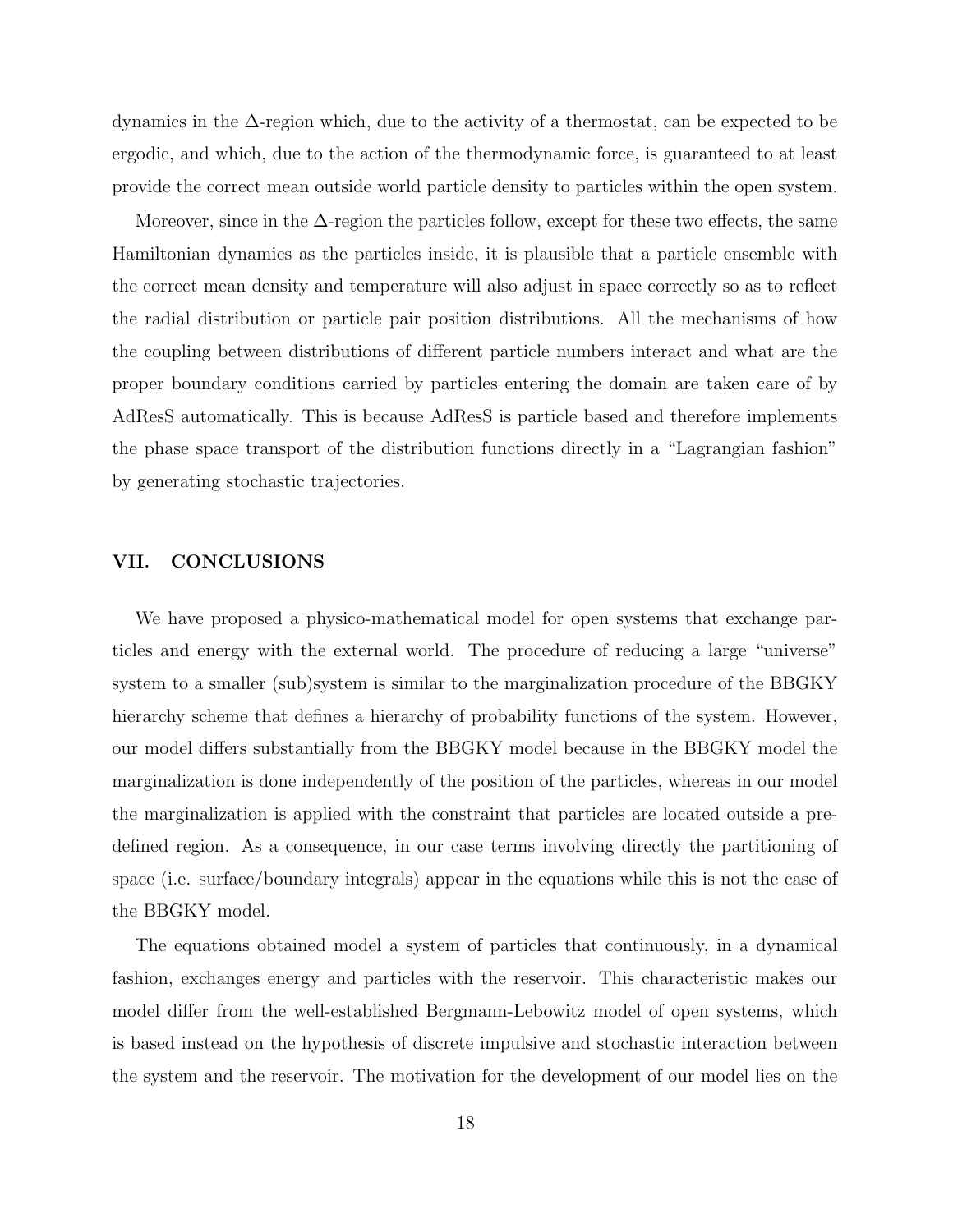fact that modern molecular dynamics schemes for open systems are based on a dynamical and continuous exchange of information with the exterior and thus they can only be approximately described by the Bergmann-Lebowitz model.

Instead, as we discuss in the paper, our model provides a closer formalization of the computational algorithms with the specific example of the mapping of our theoretical model to the AdResS method.

#### ACKNOWLEDGMENTS

This research has been funded by Deutsche Forschungsgemeinschaft (DFG) through the grant CRC 1114: "Scaling Cascades in Complex Systems", project C01.

## REFERENCES

- <span id="page-18-0"></span><sup>1</sup>H. Quian, "Phosphorylation energy hypothesis: Open chemical systems and their biological functions," Annu. Rev. Phys. Chem. 58, 113 (2007).
- <sup>2</sup>J.R. Bordin, A. Diehl, M.C. Barbosa, and Y. Levin, "Ion fluxes through nanopores and transmembrane channels," Phys. Rev. E 85, 031914 (2012).
- <sup>3</sup>A. Abramo, "Modeling electron transport in mosfet devices: Evolution and state of the art," in Advanced Device Modeling and Simulation, T.Grasser Ed. World Scientific , 1–27 (2003).
- <sup>4</sup>H.D. Politzer, "Condensate fluctuations of a trapped, ideal bose gas," Phys. Rev. A 54, 5048 (1996).
- <sup>5</sup>C. Herzog and M. Olshanii, "Trapped bose gas: The canonical versus grand canonical statistics," Phys.Rev.A 55, 3254 (1997).
- <span id="page-18-1"></span><sup>6</sup>L. Delle Site, "Simulation of many-electron systems that exchange matter with the environmen," Adv.Th.Sim. 1, 1800056 (2018).
- <span id="page-18-2"></span><sup>7</sup>D. Frenkel and B. Smit, *Understanding Molecular Simulation*, 2nd ed. (Academic Press, San Diego, 2002).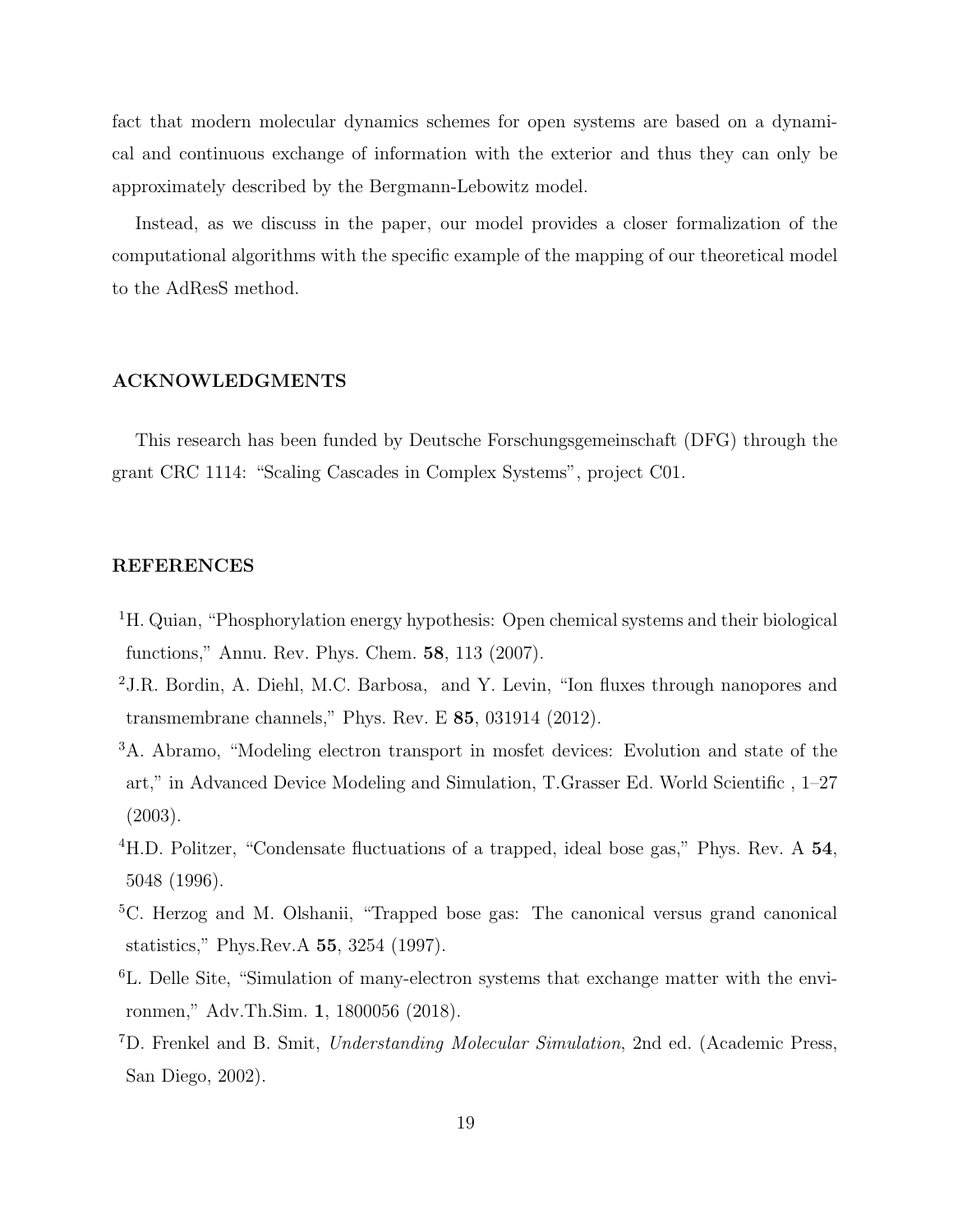- <span id="page-19-0"></span><sup>8</sup>M. E. Tuckerman, *Statistical mechanics: theory and molecular simulation* (Oxford University Press, New York, 2010).
- <span id="page-19-1"></span><sup>9</sup>M. Praprotnik, L. Delle Site, and K. Kremer, "Multiscale simulation of soft matter: From scale bridging to adaptive resolution," Annu. Rev. Phys. Chem. 59, 545–571 (2008).
- <sup>10</sup>B. Ensing, S. O. Nielsen, P. B. Moore, M. L. Klein, and M. Parrinello, "Energy conservation in adaptive hybrid atomistic/coarse-grain molecular dynamics," J. Chem. Theory Comput. 3, 1100 (2007).
- <sup>11</sup>A. Heyden and D. G. Truhlar, "Conservative algorithm for an adaptive change of resolution in mixed atomistic/coarse-grained multiscale simulations," J. Chem. Theory Comput. 4, 217 (2008).
- <sup>12</sup>J. Wagoner and V. Pande, "Finite domain simulations with adaptive boundaries: Accurate potentials and nonequilibrium movesets," J.Chem.Phys. 139, 234114 (2013).
- <sup>13</sup>L. Mones, A. Jones, A. Götz, T. Laino, R. Walker, B. Leimkuhler, G. Csany, and N. Bernstein, "The adaptive buffered force QM/MM method in the cp2k and amber software packages," J. Comp. Chem. 36, 633 (2015).
- <sup>14</sup>L. Delle Site and M. Praprotnik, "Molecular systems with open boundaries: Theory and simulation," Phys. Rep. 693[, 1–56 \(2017\).](http://dx.doi.org/ 10.1016/j.physrep.2017.05.007)
- <sup>15</sup>L. Delle Site, "Grand canonical adaptive resolution simulation for molecules with electrons: A theoretical framework based on physical consistency," Comp.Phys.Comm. 222, 94–101 (2018).
- <span id="page-19-2"></span><sup>16</sup>G. Ciccotti and L. Delle Site, "The physics of open systems for the simulation of complex molecular environments in soft matter," Soft Matter 15, 2114 (2019).
- <span id="page-19-3"></span><sup>17</sup>S. O. Nielsen, P. B. Moore, and B. Ensing, "Adaptive multiscale molecular synamics of macromolecular fluids," Phys. Rev. Lett. 105, 237802 (2010).
- $^{18}R$ . Delgado-Buscalioni, J. Sablić, and M. Praprotnik, "Open boundary molecular dynamics," Eur. Phys. J. Special Topics 224, 2331–2349 (2015).
- <sup>19</sup>J. Sablić, M. Praprotnik, and R. Delgado-Buscalioni, "Open boundary molecular dynamics of sheared star-polymer melts," Soft Matter 12, 2416–2439 (2016).
- $^{20}R$ . Fiorentini, K. Kremer, R. Potestio, and A. C. Fogarty, "Using force-based adaptive resolution simulations to calculate solvation free energies of amino acid sidechain analogues,"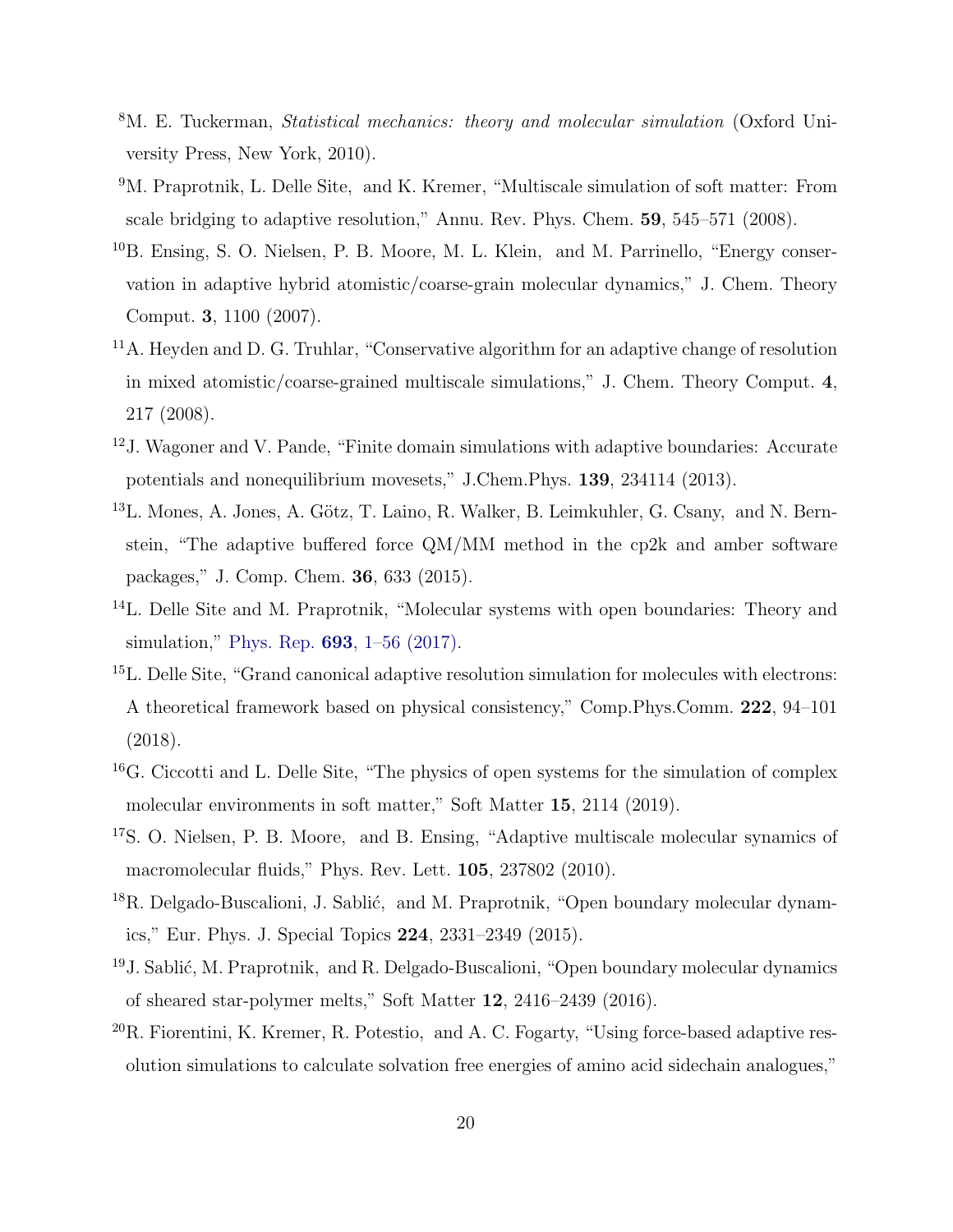J. Chem. Phys. 146, 244113 (2017).

- <sup>21</sup>C. Krekeler and L. Delle Site, "Towards open boundary molecular dynamics simulation of ionic liquids," Phys. Chem. Chem. Phys. 19, 4701 (2017).
- <sup>22</sup>P. A. Netz, R. Potestio, and K. Kremer, "Adaptive resolution simulation of oligonucleotides," J. Chem. Phys. 145, 234101 (2016).
- <sup>23</sup>B. Shadrack Jabes, C. Krekeler, R. Klein, and L. Delle Site, "Probing spatial locality in ionic liquids with the grand canonical adaptive resolution molecular dynamics technique," J. Chem. Phys. 148, 193804 (2018).
- <sup>24</sup>B. Shadrack Jabes, R. Klein, and L. Delle Site, "Structural locality and early stage of aggregation of micelles in water: An adaptive resolution molecular dynamics study," Adv. Theor. Simul. 1, 1800025 (2018).
- <sup>25</sup>B. Shadrack Jabes and L. Delle Site, "Nanoscale domains in ionic liquids: A statistical mechanics definition for molecular dynamics studies," J. Chem. Phys. 149, 184502 (2018).
- <sup>26</sup>J. Zavadlav, J. Sablic, R. Podgornik, and M. Praprotnik, "Open-boundary molecular dynamics of a dna molecule in a hybrid explicit/implicit salt solution," Biophys.J. 114, 2352 (2018).
- <span id="page-20-0"></span><sup>27</sup>J. Wagoner and V. Pande, "Adaptive boundaries in multiscale simulations," J.Chem.Phys. 148, 141104 (2018).
- <span id="page-20-1"></span><sup>28</sup>A. Agarwal, J. Zhu, C. Hartmann, H. Wang, and L. Delle Site, "Molecular dynamics in a grand ensemble: Bergmann–Lebowitz model and adaptive resolution simulation," New. J. Phys. 17, 083042 (2015).
- <sup>29</sup>A. Agarwal and L. Delle Site, "Path integral molecular dynamics within the grand canonical-like adaptive resolution technique: Simulation of liquid water," J. Chem. Phys. 143, 094102 (2015).
- <sup>30</sup>L. Delle Site, "Formulation of liouville's theorem for grand ensemble molecular simulations," Phys.Rev.E 93, 022130 (2016).
- <sup>31</sup>A. Agarwal and L. Delle Site, "Grand-canonical adaptive resolution centroid molecular dynamics: Implementation and application," Comp. Phys. Comm. 206, 26 (2016).
- <span id="page-20-2"></span><sup>32</sup>A. Agarwal, C. Clementi, and L. Delle Site, "Path integral-GC-AdResS simulation of a large hydrophobic solute in water: A tool to investigate the interplay between local